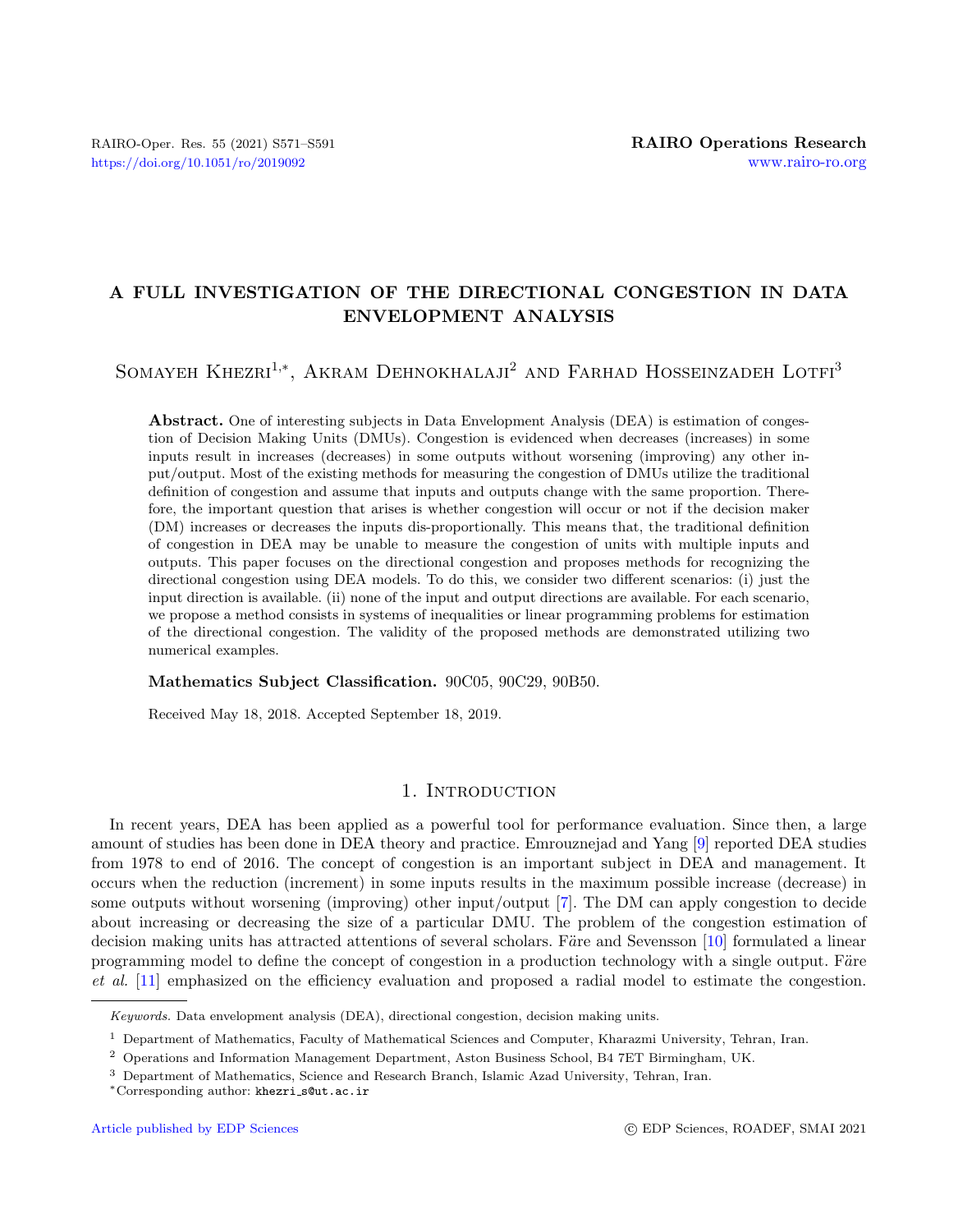#### S572 S. KHEZRI ET AL.

Because of the congestion is a kind of inefficiency, therefore, their model may be unable to recognize the congestion in some situations. Later, Cooper et al. [\[3\]](#page-19-4) proposed a slack-based method to measure the congestion of DMUs. The advantage of their method over previous methods is that it not only distinguishes the congested inputs, but also measures the amount of congestion of each input. Cooper  $et al.$  [\[4\]](#page-19-5) developed an additive model for identifying the congestion of units.

Regarding the traditional definition of congestion, the congestion is evidenced when the increase in some inputs results in the decrease in some outputs, hence, it can identify the shortfall of outputs. In this respect, Wei and Yan [\[23\]](#page-20-0) and Tone and Sahoo [\[21\]](#page-20-1) considered the congestion in outputs. Wei and Yan [\[24\]](#page-20-2) considered the output oriented DEA models to recognize the necessary and sufficient conditions for the existence of congestion. Sueyoshi and Sekitani [\[20\]](#page-20-3) dealt with the situation that there exist alternative optimal solutions in models for measuring the congestion and proposed an approach to measure the congestion of decision making units. Ghomashi and Abbasi [\[12\]](#page-19-6) proposed a linear inequality and equality system to estimate the congestion of decision making units. Kheirollahi et al. [\[15\]](#page-19-7) developed an input relaxation model to identify the input congestion of units in data envelopment analysis with fuzzy data. Khoveyni et al. [\[16\]](#page-19-8) proposed mixed integer programming (MIP) models to determine the strongly and weakly most congested units in the presence of negative data. Mehdiloozad et al. [\[18\]](#page-19-9) introduced the concept of Max-projection for the congestion of inefficient units and proposed a linear programming model to identify the Max-projection and also developed a single-stage LP model to estimate the congestion of units. Ebrahimzade Adimi *et al.*  $[8]$  introduced the concept of the congestion hyperplane and applied it to measure the congestion of DMUs. For more studies about congestion see Jahanshahloo and Khodabakhshi [\[13\]](#page-19-11), Kao [\[14\]](#page-19-12), Noura et al. [\[19\]](#page-20-4), Khoveyni et al. [\[17\]](#page-19-13) and Wu et al. [\[25](#page-20-5)[–27\]](#page-20-6).

The conventional DEA models assume that all inputs and outputs are deterministic. However, this assumption may not always hold true due to existence of uncertainty for example inputs and outputs might be stochastic or fuzzy data. See Wanke et al. [\[22\]](#page-20-7) for more studies about the comparison between DEA and fuzzy DEA models.

There are two basic terms in the congestion literature: strong and weak congestion. If decreases in all (some) inputs of the DMU result in increases in all (some) outputs of it, then this decision making unit has strong (weak) congestion. There exist main drawbacks with the definitions of strong and weak congestion. First, strong and weak congestion only consider the situation that the decreases in inputs can be associated with the increases in outputs and the case that the increases in some inputs result in the decreases in some outputs without improving any other input or output is not considered in these definitions. Second, in case of strong or weak congestion, we cannot recognize the precise direction along which the congestion occurs. This means that we do not know whether congestion will occur or not if the DM increases (or decreases) inputs and outputs disproportionally. Therefore, we may be unable to estimate the congestion of DMUs with multiple inputs and outputs. In this regard, Yang [\[28\]](#page-20-8) proposed the definition of the directional congestion along certain input and output directions. He proposed two methods with different perspectives to estimate the directional congestion. Both methods assume that input and output directions are predetermined by the DM.

The methods of Yang [\[28\]](#page-20-8) only consider the existence of congestion along the certain input/output directions. In other words, if a DMU has no congestion along these certain directions, no information about the existence or absence of the congestion along other directions can be obtained. Therefore, we consider the situation in which at least one input or output direction is not specified. Two different scenarios are considered in this paper: (i) a scenario in which only the input direction is specified. We present two methods to estimate the directional congestion for this scenario. If there exists the congestion along a certain input direction, both methods can find an output direction along which congestion occurs. (ii) a scenario based on the assumption that both input and output directions are not specified. We propose a system of inequalities to find input and output directions along which the congestion occurs in this scenario. This study addresses the relationship between our defined directional congestion and the classical definition of strong and weak congestion.

The rest of this paper is organized as follows: Section [2](#page-2-0) reviews preliminaries and basic definitions. In Section [3,](#page-4-0) we present three methods to estimate the directional congestion. Numerical examples are provided in Section [4.](#page-12-0) Section [5](#page-19-14) concludes the paper.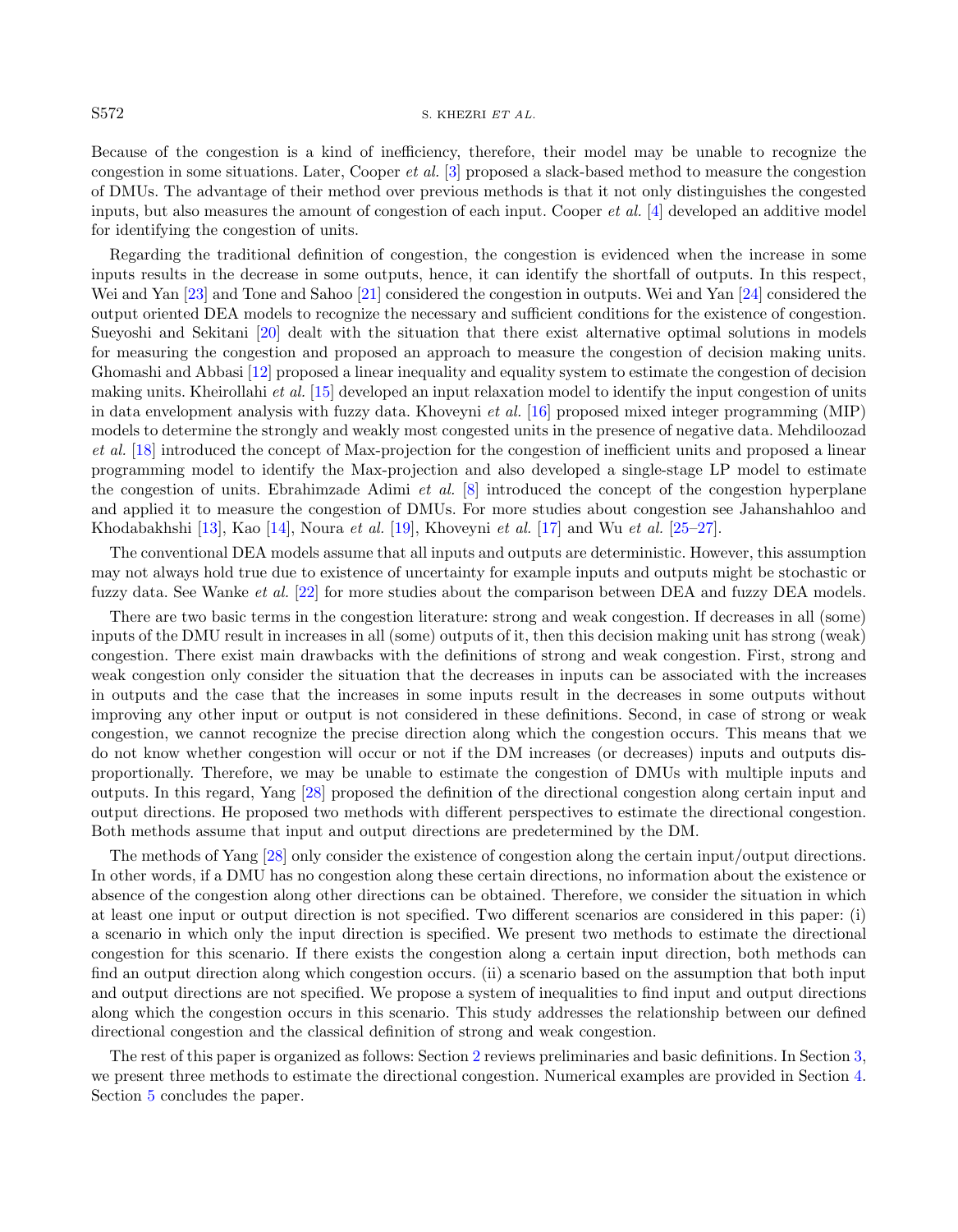# <span id="page-2-1"></span>2. Preliminaries and basic definitions

<span id="page-2-0"></span>Suppose that there exist n decision making units,  $\text{DMU}_j$ ,  $j = 1, \ldots, n$ , and each DMU consumes m inputs to produce s outputs. The ith input and rth output for  $\text{DMU}_j$  are denoted by  $x_{ij}$  and  $y_{rj}$ , respectively for  $i = 1, \ldots, m$  and  $r = 1, \ldots, s$ . We assume that all input and output values are non-negative, and at least one of each is non-zero. Let  $\text{DMU}_o = (x_o, y_o)$  be the unit under assessment. The production Possibility Set (PPS) with variable returns to scale (VRS) defined by Banker *et al.* [\[1\]](#page-19-15) is as follows:

$$
T_v = \left\{ (x, y) | x \ge \sum_{j=1}^n \lambda_j x_j, y \le \sum_{j=1}^n \lambda_j y_j, \sum_{j=1}^n \lambda_j = 1, \lambda_j \ge 0, j = 1, ..., n \right\}.
$$
 (2.1)

The output-oriented BCC model proposed by Banker *et al.* [\[1\]](#page-19-15) for evaluating the efficiency score of  $\text{DMU}_o$  is as follows:

$$
\psi^* = \max \rho + \epsilon \left( \sum_{i=1}^m s_i^- + \sum_{r=1}^s s_r^+ \right)
$$
  
s.t. 
$$
\sum_{j=1}^n \lambda_j x_{ij} + s_i^- = x_{io}, \qquad i = 1, ..., m,
$$
  

$$
\sum_{j=1}^n \lambda_j y_{rj} - s_r^+ = \rho \ y_{ro}, \qquad r = 1, ..., s,
$$
  

$$
\sum_{j=1}^n \lambda_j = 1,
$$
  

$$
\lambda_j \ge 0, \qquad j = 1, ..., n,
$$
  

$$
s_i^- \ge 0, \qquad i = 1, ..., m,
$$
  

$$
s_r^+ \ge 0, \qquad r = 1, ..., s,
$$

where  $\epsilon$  is non-Archimedean.

Banker et al. [\[1\]](#page-19-15) presented the following definition:

**Definition 2.1.** Suppose that  $(\rho^*, s^{-*}, s^{+*}, \lambda^*)$  is an optimal solution for model  $(2.2)$  evaluating DMU<sub>o</sub>. If  $\rho^* = 1$  then DMU<sub>o</sub> is called technically efficient. Furthermore, if  $\psi^* = 1$ , DMU<sub>o</sub> is called strongly efficient.

Cooper *et al.* [\[5\]](#page-19-16) and Brockett *et al.* [\[2\]](#page-19-17) presented the classical definition of congestion as follows:

**Definition 2.2.** The unit  $\text{DMU}_o = (x_o, y_o)$  has congestion if the decreases (increases) in some inputs result in the increases (decreases) in some outputs without worsening (improving) other inputs/outputs.

There are several approaches to recognize the congestion. For example, Tone and Sahoo [\[21\]](#page-20-1) proposed TS method which is summarized as follows:

## 2.1. TS method

Tone and Sahoo [\[21\]](#page-20-1) defined the PPS accepting all assumptions to build  $T_v$  except one assumption, strong disposal. They considered weak disposal instead, which was defined as follows:

**Definition 2.3.** The PPS satisfies weak disposal assumption if for each  $(\bar{x}, \bar{y})$  belonging to the PPS and vector  $(x, y)$  where  $x = \bar{x}$  and  $y \leq \bar{y}$ ,  $(x, y)$  belongs to the PPS.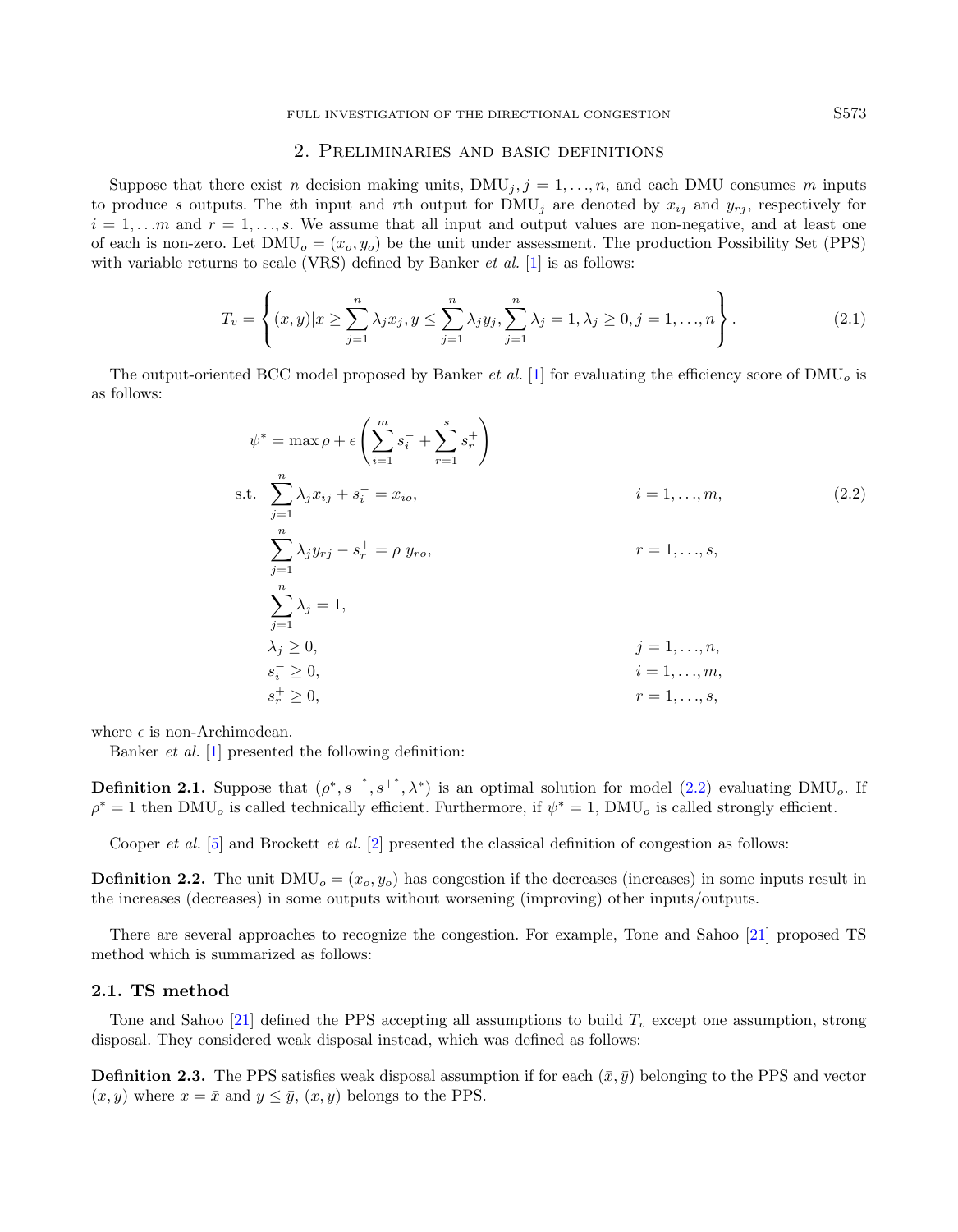Therefore, Tone and Sahoo [\[21\]](#page-20-1) presented the following PPS:

$$
P_{\text{convex}} = \left\{ (x, y) | x = \sum_{j=1}^{n} \lambda_j x_j, y \le \sum_{j=1}^{n} \lambda_j y_j, \sum_{j=1}^{n} \lambda_j = 1, \lambda_j \ge 0, j = 1, ..., n \right\}.
$$
 (2.3)

They proposed the following model to evaluate the efficiency score of  $\text{DMU}_o$ , with respect to  $P_{\text{convex}}$ :

<span id="page-3-0"></span>
$$
\Phi^* = \max \Phi + \epsilon \left( \sum_{r=1}^s s_r^+ \right)
$$
  
s.t. 
$$
\sum_{j=1}^n \lambda_j x_{ij} = x_{io}, \qquad i = 1, ..., m,
$$
  

$$
\sum_{j=1}^n \lambda_j y_{rj} - s_r^+ = \Phi y_{ro}, \qquad r = 1, ..., s,
$$
  

$$
\sum_{j=1}^n \lambda_j = 1,
$$
  

$$
\lambda_j \ge 0, \qquad j = 1, ..., n,
$$
  

$$
s_r^+ \ge 0, \qquad r = 1, ..., s.
$$
  
(2.4)

It is clear that the target unit for  $\text{DMU}_o$ , located on the strongly efficient frontier of  $P_{\text{convex}}$  is as follows:

<span id="page-3-1"></span>
$$
\hat{x}_{io} = x_{io}, \qquad i = 1, ..., m,
$$
  
\n
$$
\hat{y}_{ro} = \Phi^* y_{ro} + s_r^{+*}, \quad r = 1, ..., s.
$$
\n(2.5)

Tone and Sahoo [\[21\]](#page-20-1) presented the following definitions for strongly efficient unit, strong congestion and weak congestion, respectively:

**Definition 2.4.** The unit  $\text{DMU}_o = (x_o, y_o)$  is strongly efficient unit with respect to  $P_{\text{convex}}$ , if  $\Phi^* = 1$ .

**Definition 2.5.** Suppose that  $\text{DMU}_o = (x_o, y_o)$  is strongly efficient unit with respect to  $P_{\text{convex}}$ . DMU<sub>o</sub> has strong congestion if there exists  $(\bar{x}_o, \bar{y}_o) \in P_{\text{convex}}$  such that  $\bar{x}_o = \alpha x_o (0 < \alpha < 1)$  and  $\bar{y}_o \geq \beta y_o (\beta > 1)$ .

**Definition 2.6.** Suppose that DMU<sub>o</sub> =  $(x_o, y_o)$  is strongly efficient unit with respect to  $P_{\text{convex}}$ . DMU<sub>o</sub> has weak congestion if there exists an activity in  $P_{\text{convex}}$  that uses less resources in some components of the input vector to produce more products in some components of the output vector.

Tone and Sahoo [\[21\]](#page-20-1) assumed that  $\text{DMU}_o$  is strongly efficient unit with respect to  $P_{\text{convex}}$ . If not, they projected  $\text{DMU}_o$  on to the strongly efficient frontier of  $P_{\text{convex}}$  and then applied the following method to recognize the strongly and weakly congested units:

**Step 1.** Solve model [\(2.2\)](#page-2-1). Suppose that  $(\rho^*, s^{-*}, s^{+*}, \lambda^*)$  is an optimal solution for this model:

- (a) If  $\rho^* = 1, s^{-*} = 0, s^{+*} = 0$ , then  $\text{DMU}_o = (x_o, y_o)$  is BCC-efficient and not congested.
- (b) If  $\rho^* = 1, s^{-*} \neq 0, s^{+*} = 0$ , then DMU<sub>o</sub> =  $(x_o, y_o)$  is technically inefficient.
- (c) If  $\rho^* = 1, s^{+*} \neq 0$  or  $\rho^* > 1$ , then DMU<sub>o</sub> =  $(x_o, y_o)$  has congestion.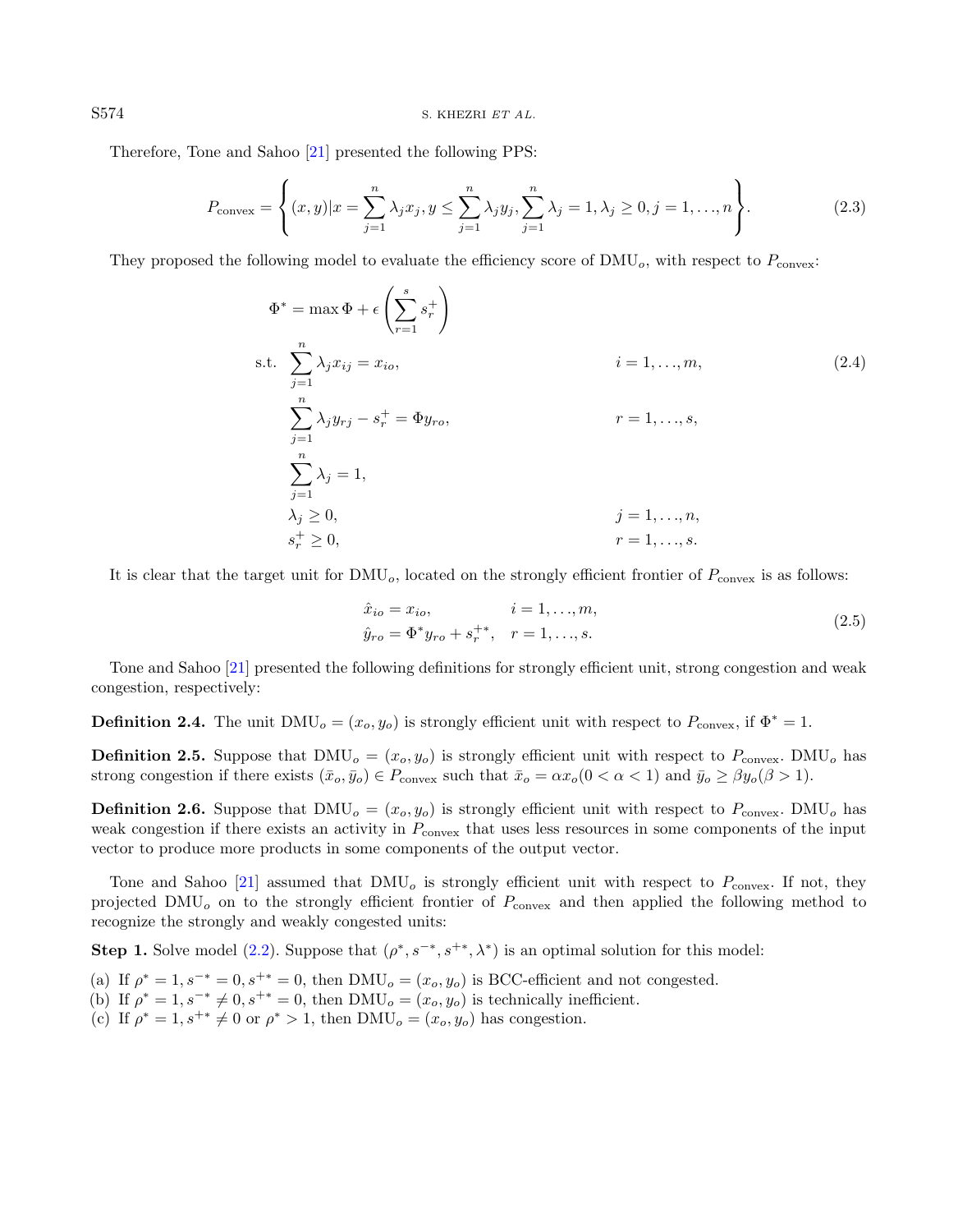Go Step 2.

Step 2. Solve model  $(2.6)$ :

<span id="page-4-1"></span> $\tilde{u} = \text{max}$ 

$$
u = \max_{r=1}^{s} u_r y_{r0} = 1,
$$
  
s.t. 
$$
\sum_{r=1}^{s} u_r y_{r0} = 1,
$$

$$
\sum_{r=1}^{s} u_r y_{rj} - \sum_{i=1}^{m} v_i x_{ij} + u_o \le 0,
$$

$$
j = 1, ..., n, j \ne 0,
$$

$$
\sum_{r=1}^{s} u_r y_{r0} - \sum_{i=1}^{m} v_i x_{io} + u_o = 0,
$$

$$
u_r \ge 0,
$$

$$
r = 1, ..., s,
$$

$$
v_i \text{ free},
$$

$$
i = 1, ..., m,
$$

$$
u_o \text{ free}.
$$

$$
(2.6)
$$

suppose that  $\tilde{u}$  is the optimal value of model [\(2.6\)](#page-4-1) and  $\tilde{\rho} = 1 + \tilde{u}$ . If  $\tilde{\rho} < 0$  then DMU<sub>o</sub> has strong congestion, otherwise it has weak congestion.

#### Step 3. Termination.

The definition of strong and weak congestion has main drawbacks. First, strong and weak congestion only consider the situation that decreases in inputs can be associated with increases in outputs and the case that increases in inputs result in decreases in outputs without improving any other input or output, is not considered in these definitions. Second, in case of strong or weak congestion, we cannot recognize the precise direction along which the congestion occurs. This means that we do not know whether congestion will occur or not if the DM increases (or decreases) inputs dis-proportionally. Therefore, we may be unable to estimate the congestion of DMUs with multiple inputs and outputs. In this regard, Yang [\[28\]](#page-20-8) proposed the definition of directional congestion along certain input and output directions. He proposed two methods with different perspectives to estimate the directional congestion. Both methods assume that input and output directions are predetermined.

The methods of Yang [\[28\]](#page-20-8) only consider the existence of congestion along the certain input/output directions. In other words, if a DMU has no congestion along these certain directions, no information about the existence or absence of the congestion along other directions can be obtained. Therefore, we consider the situation in which at least one input or output direction is not specified. Two different scenarios are considered in this paper: (i) a scenario in which only the input direction is specified. We present two methods to estimate the directional congestion for this scenario. If there exists the congestion along a certain input direction, both methods can find an output direction along which congestion occurs. (ii) a scenario based on the assumption that both input and output directions are not specified. We propose a system of inequalities to find input and output directions along which the congestion occurs in this scenario. This study addresses the relationship between our defined directional congestion and the classical definition of strong and weak congestion.

#### 3. Our proposed methods for determining the directional congestion

<span id="page-4-0"></span>In this section, we consider two different scenarios to recognize the directional congestion. In the first scenario only the input direction is specified. We present two methods to estimate the directional congestion for this scenario. One of them is based on solving linear programming problems and the other one is based on solving systems of inequalities. If a unit is directionally congested along a certain input direction, then our methods find an output direction along which congestion occurs. In the second scenario both input and output directions are not specified. We propose systems of inequalities to find the input and output directions along which congestion occurs in this scenario.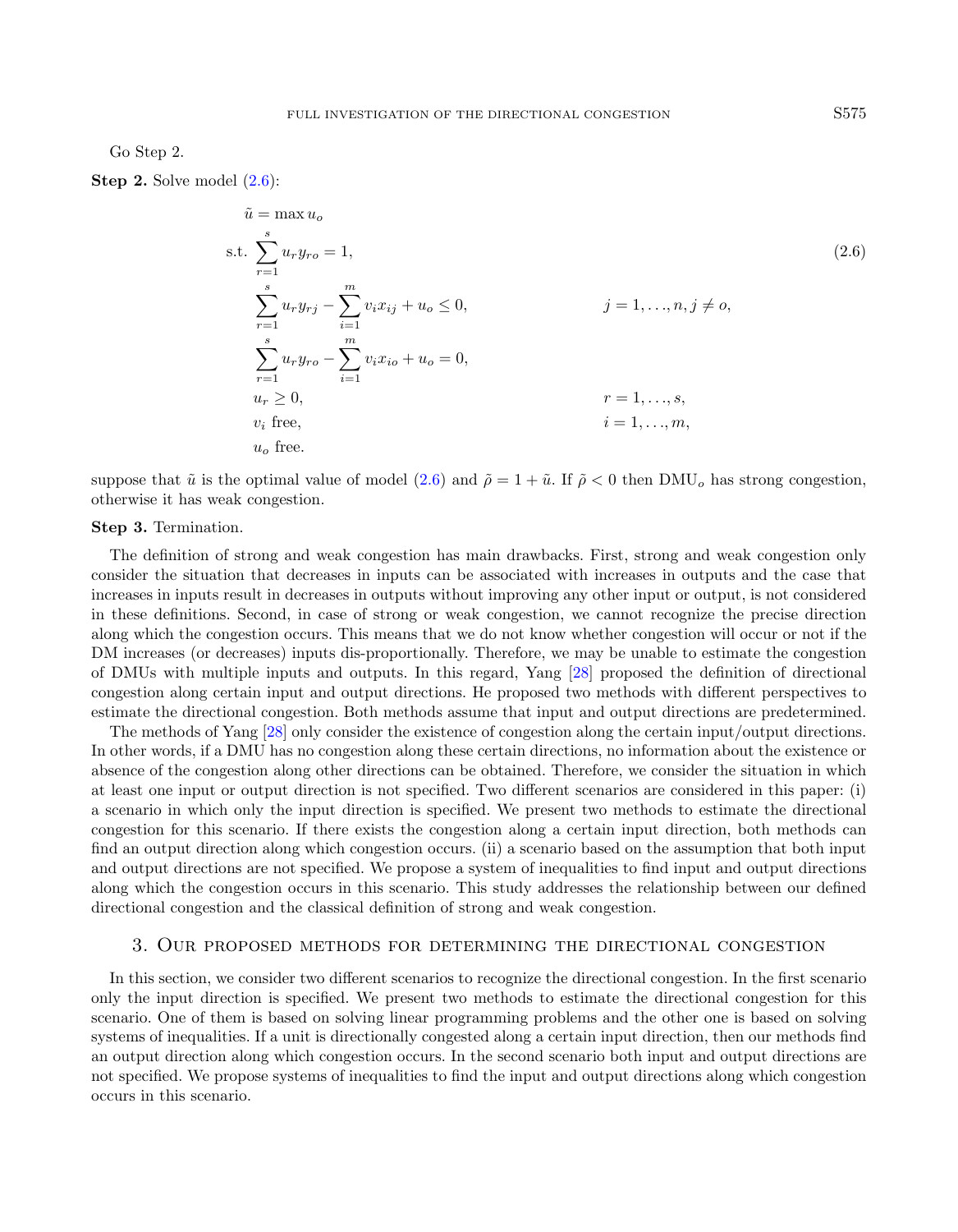We consider  $P_{\text{convex}}$  in both scenarios and we investigate the congestion for the strong efficient unit with respect to  $P_{\text{convex}}$ .

#### 3.1. The first scenario

Assume that the input direction vector  $\vec{w} = (w_1, w_2, \dots, w_m) \geq 0$  is specified by the DM along which the components of the input vector of  $\text{DMU}_o$  should be changed. First, the components of the input vector of  $\text{DMU}_o$  are decreased along  $\vec{w}$  and we find an output direction vector  $(\vec{\delta}_o)$  along which the output components of  $\text{DMU}_o$  are increased. If there exists such an output direction vector, then  $\text{DMU}_o$  is directionally congested from the left along  $\vec{w}$ . Then, the components of the input vector of DMU<sub>o</sub> are increased along  $\vec{w}$  and we find an output direction vector  $(\vec{\delta_o})$  along which the output components of DMU<sub>o</sub> are decreased. If there exists such an output direction vector, then DMU<sub>o</sub> is directionally congested from the right along  $\vec{w}$ . If DMU<sub>o</sub> is directionally congested from the left and right, then this unit is directionally congested along  $\vec{w}$ . Otherwise DMU<sub>o</sub> is not directionally congested along the input direction vector  $\vec{w}$ .

We propose two methods in Sections [3.1.1](#page-5-0) and [3.1.2](#page-7-0) to determine whether  $\text{DMU}_o$  is directionally congested along  $\vec{w}$  or not.

In the first proposed method for the first scenario, we determine the output direction vectors along which the congestion occurs from the left and right by solving the systems of inequalities. In the second proposed method for the first scenario, we determine the output direction vectors along which the congestion occurs from the left and right by solving linear programming problems.

#### <span id="page-5-0"></span>3.1.1. The first method for the first scenario

In this method, firstly, we consider the reduction in the components of the input vector of  $\text{DMU}_o$  along  $\vec{w}$  and the increment in the components of the output vector of DMU<sub>o</sub> along an output direction vector  $(\delta_o)$ obtained by solving a system of inequalities. Afterwards, we consider the increment in the components of the input vector of  $\text{DMU}_o$  along  $\vec{w}$  and the reduction in the components of the output vector of this unit along an output direction vector  $(\vec{\delta}_o)$  obtained by solving another system of inequalities. In the following, we present Algorithm I to recognize the directional congestion in the first scenario.

## Algorithm I

**Step 1.** Solve model  $(3.1)$  to know whether we can decrease the components of the input vector of DMU<sub>o</sub>, along the input direction vector  $\vec{w} = (w_1, w_2, \dots, w_m)$  or not.

<span id="page-5-1"></span>
$$
\theta_o^* = \max \theta
$$
  
s.t. 
$$
\sum_{j=1}^n \lambda_j x_{ij} = x_{io} - \theta w_i x_{io},
$$
  

$$
\sum_{j=1}^n \lambda_j y_{rj} \ge (1 + \beta) y_{ro},
$$
  

$$
\sum_{j=1}^n \lambda_j = 1,
$$
  

$$
\sum_{j=1}^n \lambda_j = 1,
$$
  

$$
\lambda_j \ge 0,
$$
  

$$
\beta
$$
 free  

$$
\beta
$$
 free

**Theorem 3.1.** If  $\theta_o^* = 0$  at the optimality of model [\(3.1\)](#page-5-1), then DMU<sub>o</sub> is not directionally congested along  $\vec{w} = (w_1, w_2, \ldots, w_m).$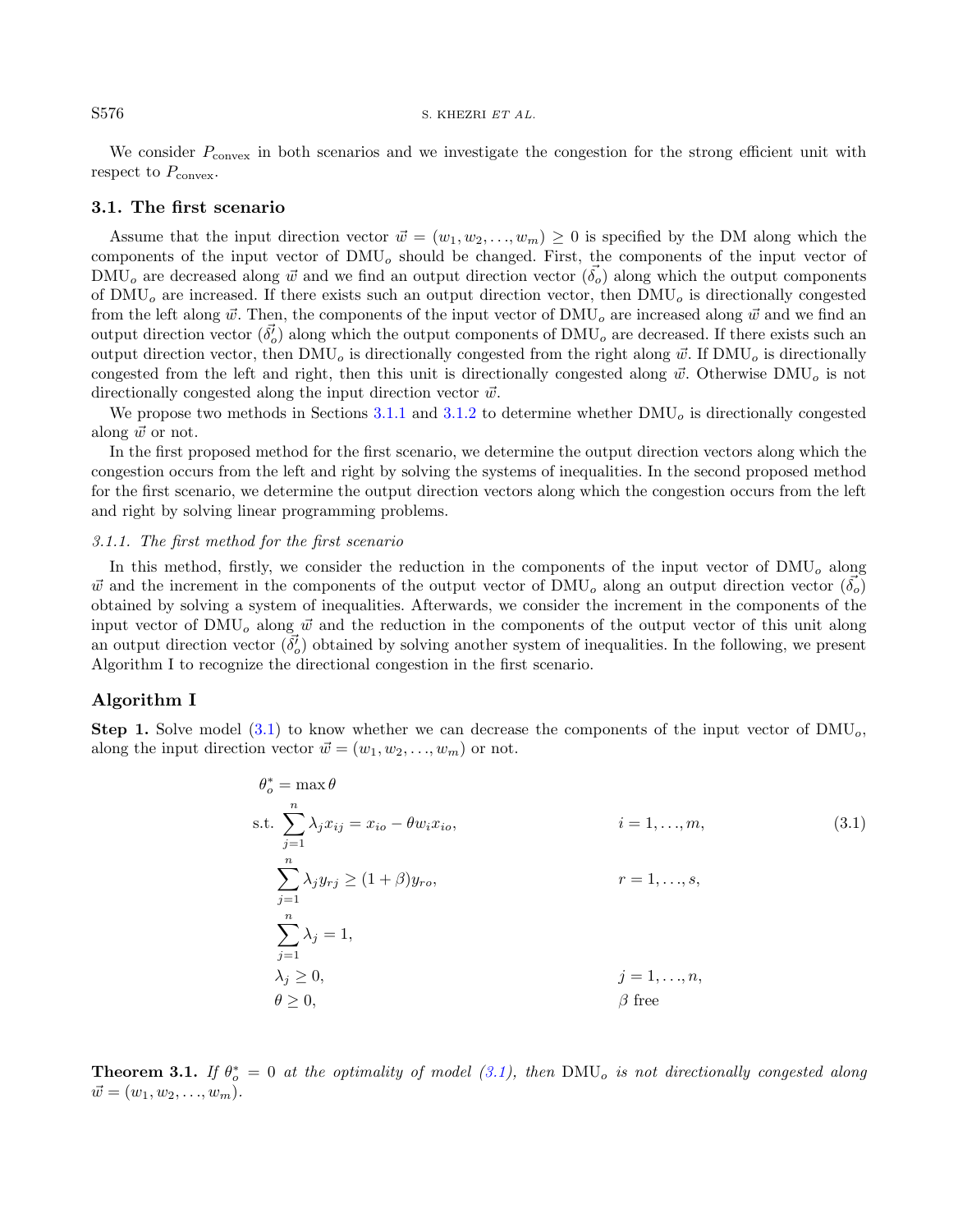*Proof.* If  $\theta_o^* = 0$ , then the maximum possible decrease in the components of the input vector of DMU<sub>o</sub> along  $\vec{w} = (w_1, w_2, \dots, w_m)$  is zero. This means that we cannot decrease inputs along  $\vec{w}$ . Hence, DMU<sub>o</sub> is not directionally congested from the left along  $\vec{w}$ . Therefore, this unit is not directionally congested along  $\vec{w} = (w_1, w_2, \ldots, w_m).$ 

If  $\theta_o^* > 0$ , then go to step 2.

Step 2. Consider the following system of inequalities:

<span id="page-6-0"></span>
$$
\sum_{j=1}^{n} \lambda_j x_{ij} = x_{io} - \alpha w_i x_{io}, \qquad i = 1, ..., m,
$$
\n
$$
\sum_{j=1}^{n} \lambda_j y_{rj} \ge y_{ro} + \delta_{ro} y_{ro}, \qquad r = 1, ..., s,
$$
\n
$$
\sum_{j=1}^{n} \lambda_j = 1,
$$
\n
$$
\sum_{r=1}^{s} \delta_{ro} = 1,
$$
\n
$$
\lambda_j \ge 0, \qquad j = 1, ..., n,
$$
\n
$$
\delta_{ro} \ge 0, \qquad r = 1, ..., s,
$$
\n
$$
0 \le \alpha \le \theta_o^*.
$$
\n(3.2)

If system [\(3.2\)](#page-6-0) has no solution, then DMU<sub>o</sub> is not directionally congested from the left along  $\vec{w}$  =  $(w_1, w_2, \ldots, w_m)$  because there exists no direction vector along which the output components of DMU<sub>o</sub> increase. Otherwise, there exists an output direction vector  $\vec{\delta}_o = (\delta_{1o}, \delta_{2o}, \ldots, \delta_{so})$ , obtained from system  $(3.2)$ , such that the output components of  $\text{DMU}_o$  increase along it. This means that  $\text{DMU}_o$  is directionally congested from the left along the input direction  $\vec{w} = (w_1, w_2, \ldots, w_m)$  and the output direction  $\vec{\delta}_o = (\delta_{1o}, \delta_{2o}, \ldots, \delta_{so}).$ 

Go step 3 to determine the right-hand congestion:

**Step 3.** Solve model [\(3.3\)](#page-6-1) to determine whether we can increase the components of the input vector of  $\text{DMU}_o$ , along the input direction vector  $\vec{w} = (w_1, w_2, \dots, w_m)$  or not.

<span id="page-6-1"></span>
$$
\theta'_{o}^* = \max \theta'
$$
  
s.t. 
$$
\sum_{j=1}^{n} \lambda_j x_{ij} = x_{io} + \theta' w_i x_{io},
$$
  

$$
\sum_{j=1}^{n} \lambda_j y_{rj} \ge (1 + \beta) y_{ro},
$$
  

$$
\sum_{j=1}^{n} \lambda_j = 1,
$$
  

$$
\lambda_j \ge 0,
$$
  

$$
\beta \text{ free.}
$$
  

$$
(3.3)
$$

**Theorem 3.2.** If  $\theta_o^* = 0$  at the optimality of model [\(3.3\)](#page-6-1), then DMU<sub>o</sub> is not directionally congested along  $\vec{w} = (w_1, w_2, \ldots, w_m).$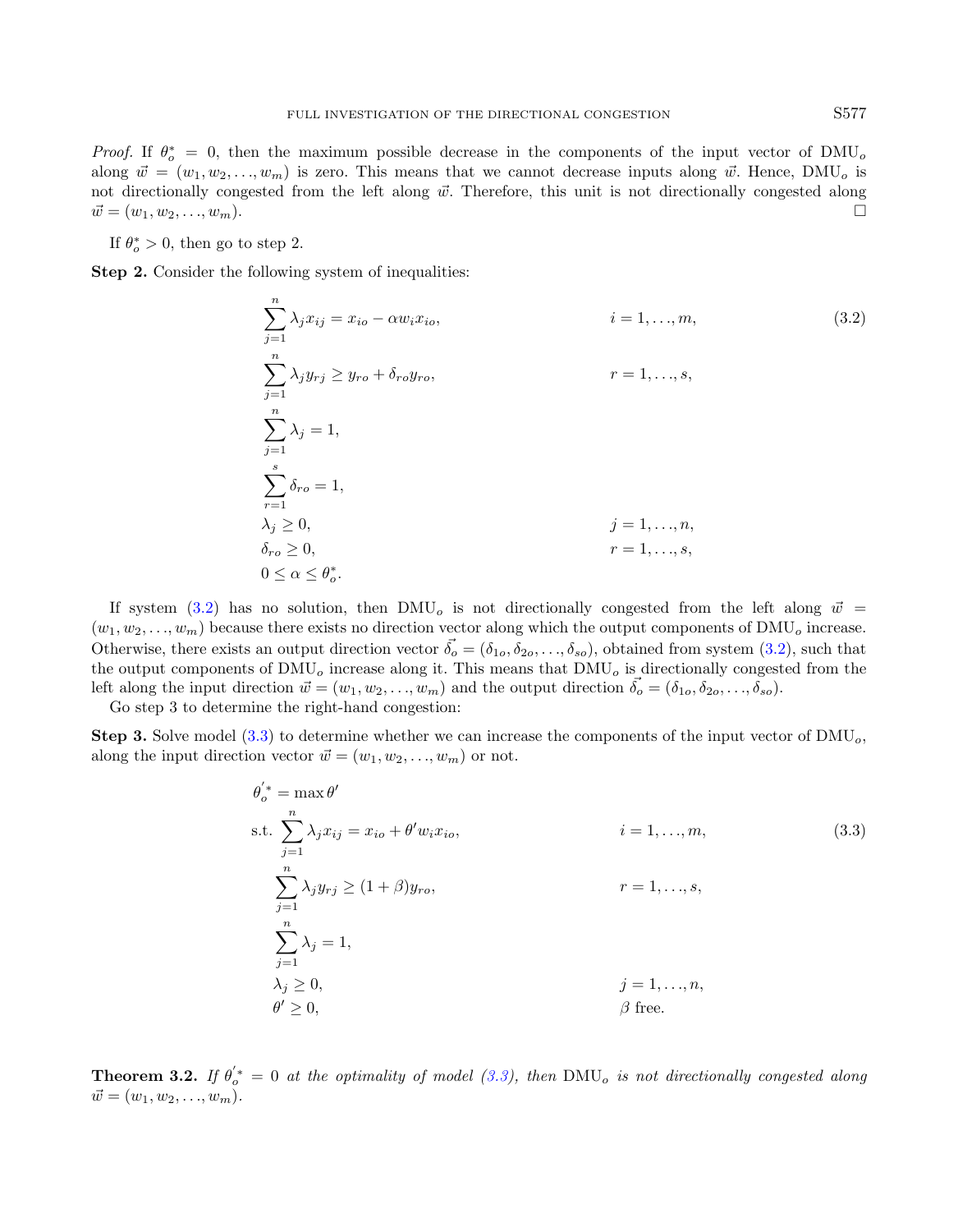*Proof.* If  $\theta_o^{'*} = 0$  then the maximum possible increase in the components of the input vector of DMU<sub>o</sub> along  $\vec{w} = (w_1, w_2, \dots, w_m)$  is zero. This means that we cannot increase inputs along  $\vec{w}$ . Hence, DMU<sub>o</sub> is not directionally congested from the right along  $\vec{w}$ . Therefore, this unit is not directionally congested along  $\vec{w} = (w_1, w_2, \ldots, w_m).$ 

If  $\theta_o^{'*} > 0$ , then go step 4.

Step 4. Consider the following system of inequalities:

<span id="page-7-1"></span>
$$
\sum_{j=1}^{n} \lambda_j x_{ij} = x_{io} + \alpha w_i x_{io}, \qquad i = 1, ..., m,
$$
\n
$$
\sum_{j=1}^{n} \lambda_j y_{rj} \ge y_{ro} - \delta'_{ro} y_{ro}, \qquad r = 1, ..., s,
$$
\n
$$
\sum_{j=1}^{n} \lambda_j = 1,
$$
\n
$$
\sum_{r=1}^{s} \delta'_{ro} = 1,
$$
\n
$$
\lambda_j \ge 0, \qquad j = 1, ..., n,
$$
\n
$$
\delta'_{ro} \ge 0, \qquad r = 1, ..., s,
$$
\n
$$
0 \le \alpha \le \theta'_{o}.
$$
\n(3.4)

If system [\(3.4\)](#page-7-1) has no solution, then DMU<sub>o</sub> is not directionally congested from the right along  $\vec{w}$  =  $(w_1, w_2, \ldots, w_m)$  because there exists no direction vector along which the output components of DMU<sub>o</sub> decrease. Otherwise, there exists an output direction vector  $\vec{\delta}_o^{\prime} = (\delta'_{1o}, \delta'_{2o}, \dots, \delta'_{so})$ , obtained from system [\(3.4\)](#page-7-1), such that the output components of  $\text{DMU}_o$  decrease along it. This means that  $\text{DMU}_o$  is directionally congested from the right along the input direction  $\vec{w} = (w_1, w_2, \dots, w_m)$  and the output direction vector  $\vec{\delta}_o^j = (\delta'_{1o}, \delta'_{2o}, \dots, \delta'_{so})$ . If  $\text{DMU}_o$  is directionally congested from the both sides, then, this unit is directionally congested along the input direction  $\vec{w} = (w_1, w_2, \ldots, w_m).$ 

In what follows, we propose the second method.

#### <span id="page-7-0"></span>3.1.2. The second method for the first scenario

In the following, we present Algorithm II to recognize the directional congestion in the first scenario.

## Algorithm II

**Step 1.** Solve model  $(3.1)$  to determine whether we can decrease the components of the input vector of  $\text{DMU}_o$ , along the input direction vector  $\vec{w} = (w_1, w_2, \dots, w_m)$  or not. As we said in Algorithm I, if  $\theta_o^* = 0$  at the optimality of model [\(3.1\)](#page-5-1), then DMU<sub>o</sub> is not directionally congested from the left along  $\vec{w} = (w_1, w_2, \dots, w_m)$ . Otherwise, go to step 2.

Step 2. Solve model [\(3.5\)](#page-7-2) or the linearized form of it, namely model [\(3.6\)](#page-8-0), to find the output direction vector  $\vec{\delta_o} = (\delta_{1o}, \ldots, \delta_{so})$  along which the output components of DMU<sub>o</sub> have the maximum possible increase:

<span id="page-7-2"></span>
$$
\tau_o^* = \max \left( \min_{1 \le r \le s} \delta_{ro} \right)
$$
  
s.t. 
$$
\sum_{j=1}^n \lambda_j x_{ij} = x_{io} - \alpha w_i x_{io}, \qquad i = 1, ..., m,
$$
 (3.5)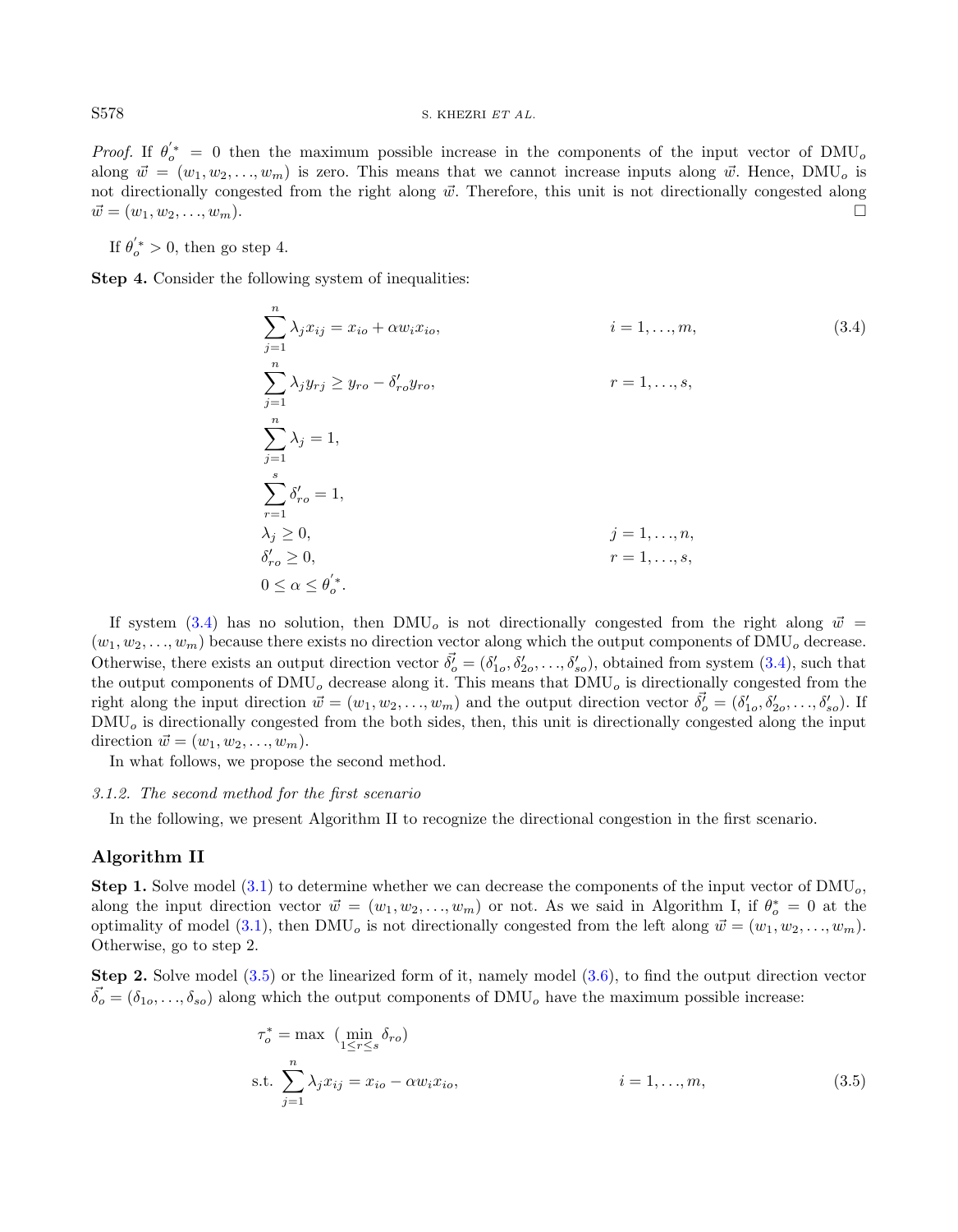FULL INVESTIGATION OF THE DIRECTIONAL CONGESTION S579

<span id="page-8-0"></span>
$$
\sum_{j=1}^{n} \lambda_j y_{rj} \ge y_{ro} + \delta_{ro} y_{ro}, \qquad r = 1, ..., s,
$$
  

$$
\sum_{j=1}^{n} \lambda_j = 1,
$$
  

$$
\sum_{r=1}^{s} \delta_{ro} = 1,
$$
  

$$
\lambda_j \ge 0, \qquad j = 1, ..., n,
$$
  

$$
\delta_{ro} \ge 0, \qquad r = 1, ..., s,
$$
  

$$
0 \le \alpha \le \theta_o^*.
$$

Model [\(3.5\)](#page-7-2) can be transformed into linear programming model [\(3.6\)](#page-8-0) by introducing the variable  $\tau =$  $\min_{1 \leq r \leq s} \delta_{ro}$ :

$$
\tau_o^* = \max \tau
$$
  
\ns.t. 
$$
\sum_{j=1}^n \lambda_j x_{ij} = x_{io} - \alpha w_i x_{io},
$$
  
\ni = 1, ..., m,  
\n
$$
\sum_{j=1}^n \lambda_j y_{rj} \ge y_{ro} + \delta_{ro} y_{ro},
$$
  
\nr = 1, ..., s,  
\n
$$
\sum_{j=1}^n \lambda_j = 1,
$$
  
\n
$$
\sum_{r=1}^s \delta_{ro} = 1,
$$
  
\n
$$
\tau \le \delta_{ro},
$$
  
\nr = 1, ..., s,  
\n
$$
\lambda_j \ge 0,
$$
  
\nj = 1, ..., n,  
\n
$$
\delta_{ro} \ge 0,
$$
  
\n
$$
\tau = 1, ..., s,
$$
  
\n
$$
\tau = 0,
$$
  
\n
$$
0 \le \alpha \le \theta_o^*.
$$
  
\n(3.6)

The feasible set of model  $(3.6)$  is as follows:

$$
S_1 = \{ (\alpha, \tau, \vec{\lambda}, \vec{\delta_o}) | \vec{\lambda} X \le x_o - \alpha \vec{w} x_o, \vec{\lambda} Y \ge y_o + \vec{\delta_o} y_o, \vec{1} . \vec{\lambda} = 1, \vec{1} . \vec{\delta_o} = 1, \vec{\lambda} \in R_{\ge}^n, \vec{\delta_o} \in R_{\ge}^s, \alpha \le \theta_o^*, \vec{\tau} \le \vec{\delta_o} \}.
$$
\n
$$
(3.7)
$$

where  $\vec{\tau} = (\tau, \ldots, \tau) \in R^s$  and also  $X = [x_1, x_2, \ldots, x_n]_{m \times n}$  and  $Y = [y_1, y_2, \ldots, y_n]_{s \times n}$  are input and output matrices, respectively.

Therefore, there are two the following cases:

(1) If  $S_1 = \emptyset$ , then there exists no output direction vector along which the components of the output vector of DMU<sub>o</sub> increase. Therefore DMU<sub>o</sub> is not directionally congested from the left along  $\vec{w} = (w_1, w_2, \ldots, w_m)$ , therefore it is not directionally congested along  $\vec{w}$ .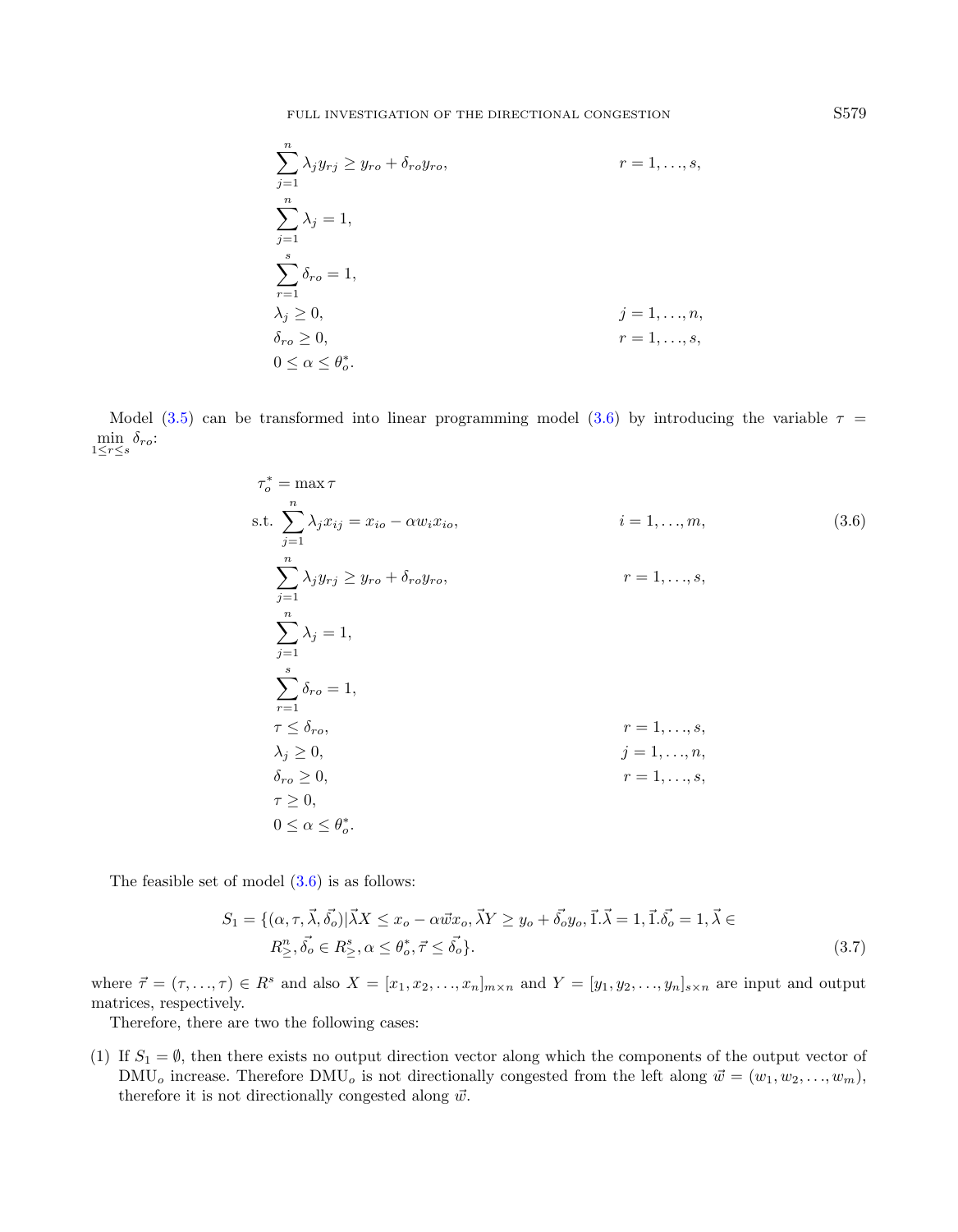## S580 S. KHEZRI ET AL.

(2) Let  $S_1 \neq \emptyset$  and  $(\alpha^*, \tau^*, \vec{\lambda^*}, \vec{\delta_o^*})$  be an optimal solution for model [\(3.6\)](#page-8-0). Therefore  $(\delta_{1o}^*, \delta_{2o}^*, \ldots, \delta_{so}^*)$  is the output direction vector along which the components of the output vector of  $\text{DMU}_o$  have the maximum possible increase. This means that DMU<sub>o</sub> is directionally congested from the left along  $\vec{w} = (w_1, w_2, \ldots, w_m)$ , and go to step 3.

**Step 3.** Solve model [\(3.3\)](#page-6-1) to determine whether we can increase the components of the input vector of  $\text{DMU}_o$ , along the input direction vector  $\vec{w} = (w_1, w_2, \dots, w_m)$  or not. As we said in Algorithm I, if  $\theta_o'^* = 0$  at the optimality of model [\(3.3\)](#page-6-1), then DMU<sub>o</sub> is not directionally congested from the right along  $\vec{w} = (w_1, w_2, \dots, w_m)$ . Otherwise, go to step 4.

Step 4. Solve model [\(3.8\)](#page-9-0) or the linearized form of it, namely model [\(3.9\)](#page-9-1), to find the output direction vector  $\vec{\delta}_o^i = (\delta'_{1o}, \ldots, \delta'_{so})$  along which the output components of DMU<sub>o</sub> have the maximum possible decrease:

<span id="page-9-0"></span>
$$
\tau_o^{'*} = \max(\min_{1 \le r \le s} \delta_{ro}')
$$
  
s.t. 
$$
\sum_{j=1}^n \lambda_j x_{ij} = x_{io} + \alpha w_i x_{io}, \qquad i = 1, ..., m,
$$
  

$$
\sum_{j=1}^n \lambda_j y_{rj} \ge y_{ro} - \delta_{ro}' y_{ro}, \qquad r = 1, ..., s,
$$
  

$$
\sum_{j=1}^n \lambda_j = 1,
$$
  

$$
\sum_{r=1}^s \delta_{ro}^r = 1,
$$
  

$$
\lambda_j \ge 0, \qquad j = 1, ..., n,
$$
  

$$
\delta_{ro}^r \ge 0, \qquad r = 1, ..., s,
$$
  

$$
0 \le \alpha \le \theta_o^{'*}.
$$
  
(3.8)

Model [\(3.8\)](#page-9-0) can be transformed into linear programming model [\(3.9\)](#page-9-1) by introducing the variable  $\tau'$  $\min_{1 \leq r \leq s} \delta'_{ro}$ :

<span id="page-9-1"></span>
$$
\tau'_{o}^* = \max \tau'
$$
  
s.t. 
$$
\sum_{j=1}^{n} \lambda_j x_{ij} = x_{io} + \alpha w_i x_{io}, \qquad i = 1, ..., m,
$$
 (3.9)  

$$
\sum_{j=1}^{n} \lambda_j y_{rj} \ge y_{ro} - \delta'_{ro} y_{ro}, \qquad r = 1, ..., s,
$$
  

$$
\sum_{j=1}^{n} \lambda_j = 1,
$$
  

$$
\sum_{r=1}^{s} \delta'_{ro} = 1,
$$
  

$$
\tau' \le \delta'_{ro}, \qquad r = 1, ..., s,
$$
  

$$
\tau' \ge 0,
$$
  

$$
\lambda_j \ge 0, \qquad j = 1, ..., n,
$$
 (3.9)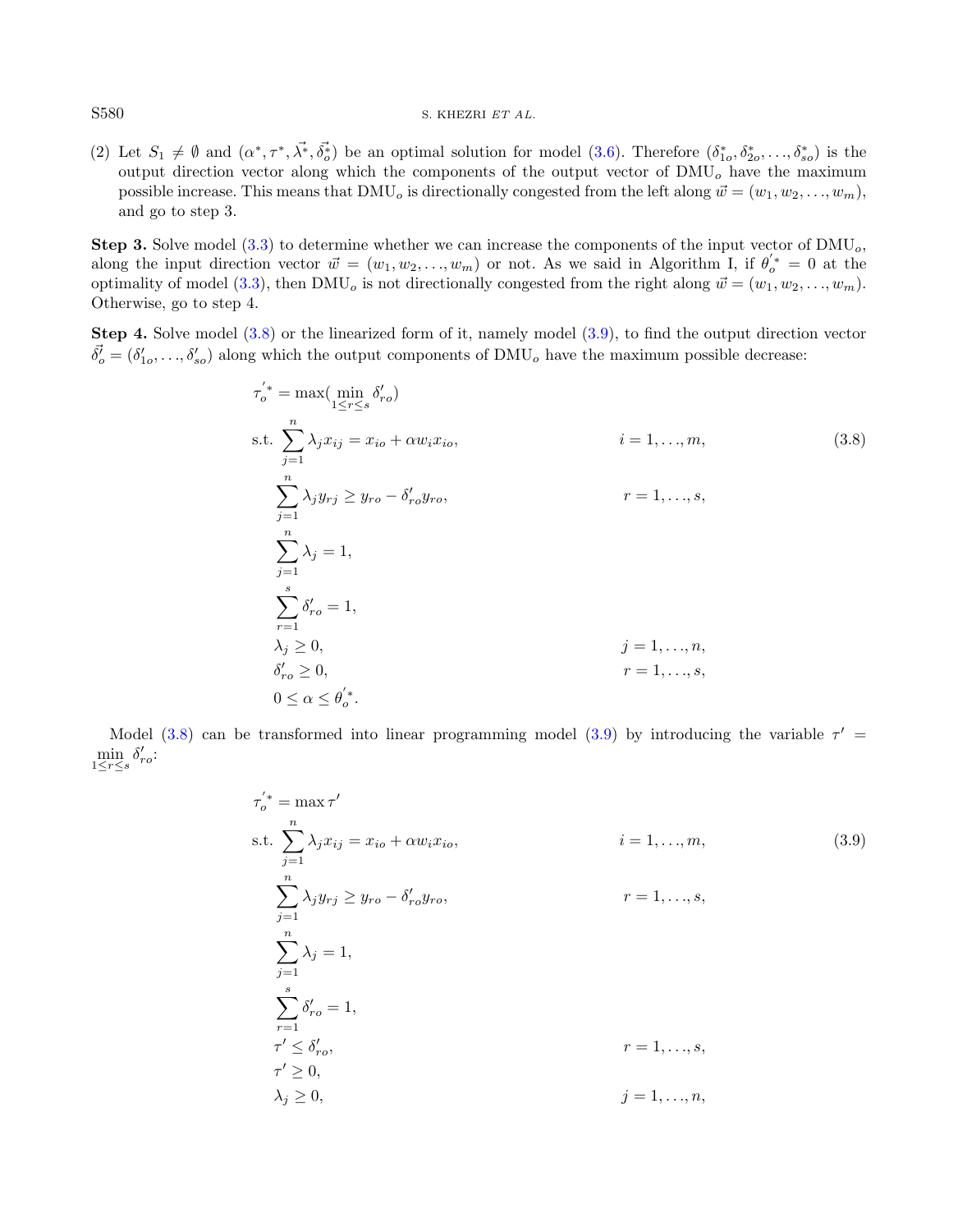FULL INVESTIGATION OF THE DIRECTIONAL CONGESTION S581

<span id="page-10-1"></span>
$$
\delta'_{ro} \ge 0, \qquad \qquad r = 1, \dots, s,
$$
  

$$
0 \le \alpha \le \theta'_{o}.
$$

The feasible set of model  $(3.9)$  is as follows:

$$
S_2 = \{ (\alpha, \vec{\tau'}, \vec{\lambda}, \vec{\delta_o'}) | \vec{\lambda} X \le x_o + \alpha \vec{w} x_o, \vec{\lambda} Y \ge y_o - \vec{\delta_o'} y_o, \vec{1} . \vec{\lambda} = 1, \vec{1} . \vec{\delta_o'} = 1, \vec{\lambda} \in R_{\ge}^n, \vec{\delta_o'} \in R_{\ge}^s, \alpha \le \theta_o'', \vec{\tau'} \le \vec{\delta_o'} \}.
$$
\n
$$
(3.10)
$$

where  $\vec{\tau'} = (\tau', \ldots, \tau').$ 

Therefore, there are two the following cases:

- (1) If  $S_2 = \emptyset$ , then there exists no output direction vector along which the components of the output vector of  $\text{DMU}_o$  decrease. Therefore,  $\text{DMU}_o$  is not directionally congested from the right along  $\vec{w} = (w_1, w_2, \dots, w_m)$ and it is not directionally congested along  $\vec{w}$ .
- (2) Let  $S_2 \neq \emptyset$  and  $(\alpha^*, \tau^{'*,} \lambda^*, \delta_o^{'})$  be an optimal solution for model [\(3.9\)](#page-9-1). Therefore  $(\delta_{1o}^{'*, \delta_{2o}^{'*, \ldots, \delta_{so}^{'*,}})$  is the output direction vector along which the components of the output vector of  $\text{DMU}_o$  have the maximum possible decrease. This means that  $\text{DMU}_o$  is directionally congested from the right along  $\vec{w} = (w_1, w_2, \dots, w_m)$ .

Now, we show the relationship between our defined directionally congestion and the classical definitions for the strong and weak congestion.

**Theorem 3.3.** If DMU<sub>o</sub> is directionally congested from the left along the input direction vector  $\vec{w}$  =  $(w_1, w_2, \ldots, w_m)$ , it is weakly congested.

*Proof.* If DMU<sub>o</sub> is directionally congested from the left along  $\vec{w} = (w_1, w_2, \dots, w_m)$  then the components of the input vector of DMU<sub>o</sub> decrease along  $\vec{w}$  and there exists an output direction vector  $\vec{\delta_o} = (\delta_{1o}, \delta_{2o}, \ldots, \delta_{so})$ along which the components of the output vector of  $\text{DMU}_o$  are increased. Since, some components of  $\vec{w}$  =  $(w_1, w_2, \ldots, w_m)$  and  $\delta_o = (\delta_{1o}, \delta_{2o}, \ldots, \delta_{so})$  may be zero, there exists at least one activity in  $P_{\text{convex}}$  that uses less resources in some inputs to make more products in some outputs. In other words,  $\text{DMU}_o$  is weakly congested.

<span id="page-10-0"></span>**Theorem 3.4.** Suppose that  $\text{DMU}_o$  is directionally congested from the left along the input direction vector  $\vec{w} = (w_1, w_2, \ldots, w_m) > 0$ . If the components of the output direction vector, obtained from system [\(3.2\)](#page-6-0) or model [\(3.6\)](#page-8-0), are positive, i.e.,  $\vec{\delta}_o = (\delta_{1o}, \delta_{2o}, \ldots, \delta_{so}) > 0$ , then DMU<sub>o</sub> is strongly congested.

*Proof.* Since  $\vec{w} = (w_1, w_2, \dots, w_m) > 0$  and DMU<sub>o</sub> is directionally congested from the left, therefore, all input components are reduced along  $\vec{w}$ . Suppose that the components of the output direction vector, obtained by Algorithms I and II, are positive, i.e.,  $\vec{\delta}_o = (\delta_{1o}, \delta_{2o}, \dots, \delta_{so}) > 0$ . This means that, all output components are increased along  $\vec{\delta_o}$ . In other words, by decreasing all input components of DMU<sub>o</sub> along  $\vec{w}$ , all output components of this unit are increased along the output direction vector  $\vec{\delta}_o = (\delta_{1o}, \delta_{2o}, \ldots, \delta_{so})$ . Therefore, DMU<sub>o</sub> is strongly congested.

## 3.2. The second scenario

Now, we consider the scenario where none of input or output directions are specified. At the first step, we try to find an input direction vector  $\vec{w}_o = (w_{1o}, w_{2o}, \ldots, w_{mo})$  and an output direction vector  $\vec{\delta}_o = (\delta_{1o}, \delta_{2o}, \ldots, \delta_{so})$ such that the input components of  $\text{DMU}_o$  decrease along  $\vec{w}_o$ , and the output components of  $\text{DMU}_o$  increase along  $\delta_o$ . If such vectors exist, then DMU<sub>o</sub> is directionally congested from the left. At the second step, we try to find an input direction vector  $\vec{w_0'} = (w'_{1o}, w'_{2o}, \dots, w'_{mo})$  and an output direction vector  $\vec{\delta_0'} = (\delta'_{1o}, \delta'_{2o}, \dots, \delta'_{so})$ such that the input components of  $\text{DMU}_o$  increase along  $w'_o$  and the output components of  $\text{DMU}_o$  decrease along  $\vec{\delta}_o'$ . If such vectors exist, then DMU<sub>o</sub> is directionally congested from the right. Finally, if DMU<sub>o</sub> is directionally congested from both sides, then this unit is directionally congested. The following algorithm recognizes the directional congestion.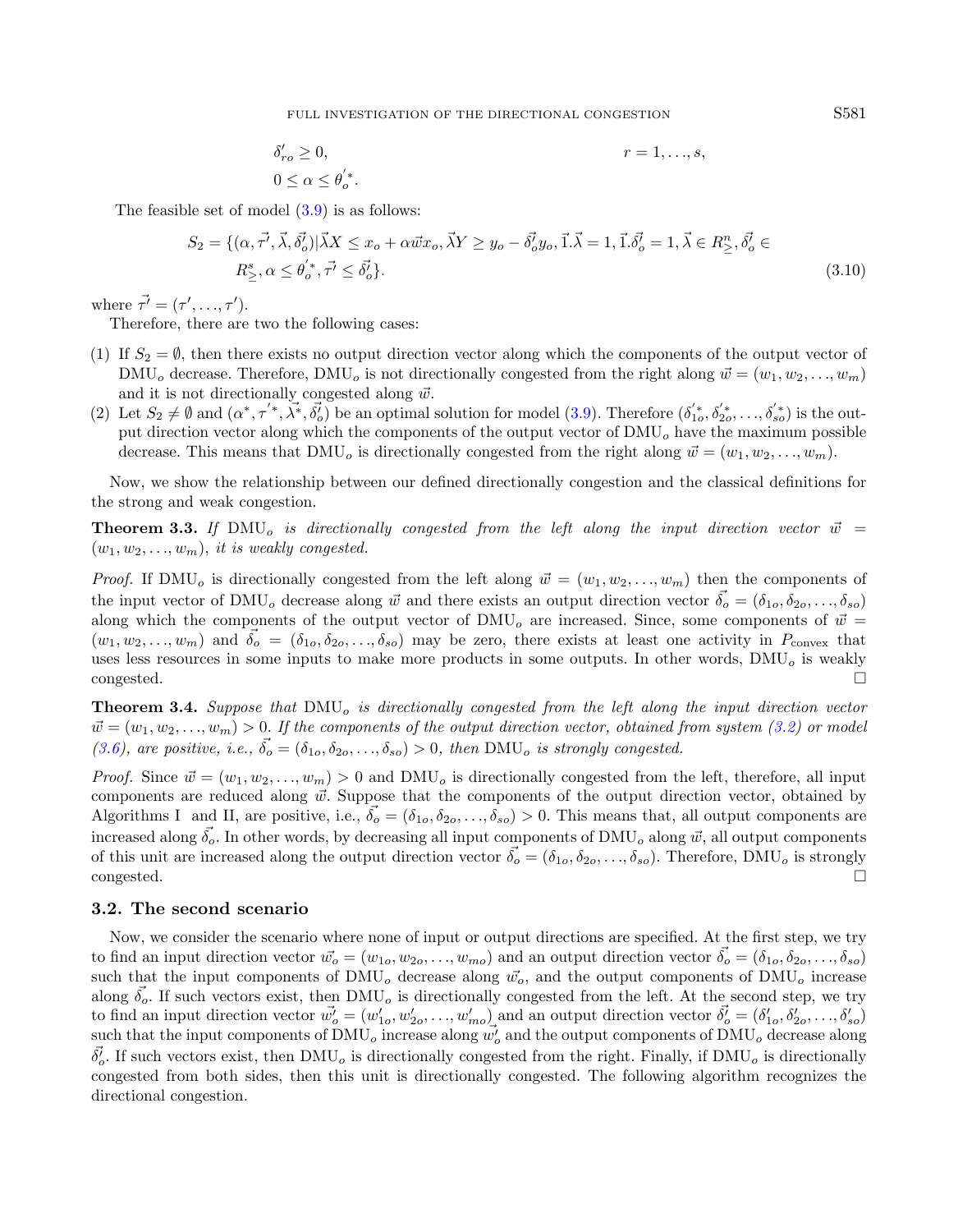# Algorithm III

Step 1. Solve system  $(3.11)$ :

<span id="page-11-0"></span>
$$
\sum_{j=1}^{n} \lambda_j x_{ij} = x_{io} - w_{io} x_{io}, \qquad i = 1, ..., m,
$$
\n
$$
\sum_{j=1}^{n} \lambda_j y_{rj} \ge y_{ro} + \delta_{ro} y_{ro}, \qquad r = 1, ..., s,
$$
\n
$$
\sum_{r=1}^{n} \lambda_j = 1,
$$
\n
$$
\sum_{i=1}^{s} \delta_{ro} = 1,
$$
\n
$$
\sum_{i=1}^{m} w_{io} = 1,
$$
\n
$$
\lambda_j \ge 0, \qquad j = 1, ..., n,
$$
\n
$$
\delta_{ro} \ge 0, \qquad r = 1, ..., s,
$$
\n
$$
w_{io} \ge 0, \qquad i = 1, ..., m.
$$
\n(3.11)

If system  $(3.11)$  has no solution, then DMU<sub>o</sub> is not directionally congested from the left and consequently it is not directionally congested along any input and output directions. Otherwise, suppose that  $\vec{w}_o = (w_{1o}, w_{2o}, \ldots, w_{mo})$  and  $\vec{\delta}_o = (\delta_{1o}, \delta_{2o}, \ldots, \delta_{so})$  are the solutions of system  $(3.11)$ . Therefore, the components of the output vector of  $\text{DMU}_o$  can not decrease along  $\vec{\delta_o}$  and the components of the input vector of  $\text{DMU}_o$  can not increase along  $\vec{w}_o$ . In other words, there exists an activity belongings to  $P_{\text{convex}}$  that uses less resources in one or more inputs to make more products in one or more outputs. Therefore  $\text{DMU}_o$  is directionally congested from the left along the directions  $\vec{w}_o = (w_{1o}, w_{2o}, \ldots, w_{mo})$  and  $\vec{\delta}_o = (\delta_{1o}, \delta_{2o}, \ldots, \delta_{so})$ 

Step 2. Solve system  $(3.12)$ :

<span id="page-11-1"></span>
$$
\sum_{j=1}^{n} \lambda_j x_{ij} = x_{io} + w'_{io} x_{io},
$$
\n
$$
i = 1, ..., m,
$$
\n
$$
\sum_{j=1}^{n} \lambda_j y_{rj} \ge y_{ro} - \delta'_{ro} y_{ro},
$$
\n
$$
r = 1, ..., s,
$$
\n
$$
\sum_{j=1}^{n} \lambda_j = 1,
$$
\n
$$
\sum_{i=1}^{s} \delta'_{ro} = 1,
$$
\n
$$
\sum_{i=1}^{m} w'_{io} = 1,
$$
\n
$$
\lambda_j \ge 0,
$$
\n
$$
j = 1, ..., n,
$$
\n
$$
\delta'_{ro} \ge 0,
$$
\n
$$
i = 1, ..., s,
$$
\n
$$
w'_{io} \ge 0,
$$
\n
$$
i = 1, ..., m.
$$
\n(3.12)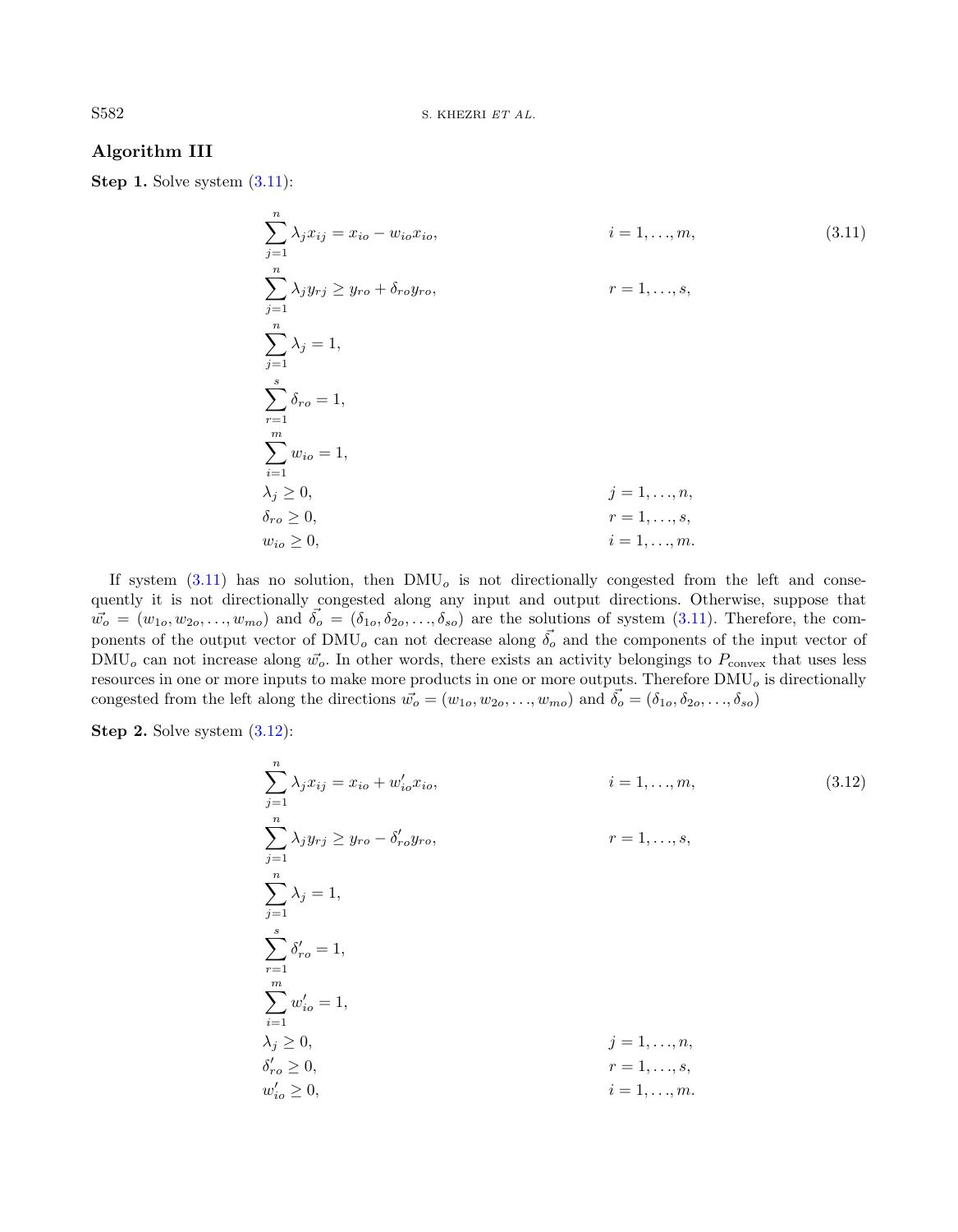If system  $(3.12)$  has no solution, then  $DMU<sub>o</sub>$  is not directionally congested from the right and consequently it is not directionally congested along any input and output directions. Otherwise, suppose that  $\vec{w}'_o = (w'_{1o}, w'_{2o}, \ldots, w'_{mo})$  and  $\vec{\delta}'_o = (\delta'_{1o}, \delta'_{2o}, \ldots, \delta'_{so})$  are the solutions of system  $(3.12)$ . Therefore, the components of the output vector of  $\text{DMU}_o$  can not increase along  $\vec{\delta}_o^j$  and the components of the input vector of  $\text{DMU}_o$  can not decrease along  $\vec{w_o'}$ . Therefore  $\text{DMU}_o$  is directionally congested from the right along the directions  $\vec{w}_o = (w'_{1o}, w'_{2o}, \dots, w'_{mo})$  and  $\vec{\delta}_o = (\delta'_{1o}, \delta'_{2o}, \dots, \delta'_{so})$ . If DMU<sub>o</sub> is directionally congested on both sides then this unit is directionally congested.

In the next section, we illustrate our proposed algorithm for the various scenarios in the case studies from Tone and Sahoo [\[21\]](#page-20-1) and Yang [\[28\]](#page-20-8).

# <span id="page-12-1"></span>4. Numerical examples

<span id="page-12-0"></span>This section uses two numerical examples taken from DEA literature to compare our proposed method for identifying the directional congestion of units with the existing methods.

Example 4.1. In this example, the results of applying the proposed approach to the data set of chain stores in Japan for a period of 27 years from 1957 trough 2001, reported in Tone and Sahoo [\[21\]](#page-20-1), are presented. This dataset has two inputs, the number of stores  $(x_1)$  and the total area of stores  $(x_2)$  (unit: 1000 m<sup>2</sup>) and one output, annual sales  $y_1$  (unit: hundred million yen). The input and output data are reported in Table [1.](#page-12-1)

| DMU            | $x_1$ | $x_2$  | $y_1$   | Congestion status        |
|----------------|-------|--------|---------|--------------------------|
| 1              | 2412  | 5480   | 41091   |                          |
| 2              | 3163  | 6233   | 48367   | Weak                     |
| 3              | 3350  | 6798   | 56000   | Weak                     |
| 4              | 3371  | 7274   | 60940   |                          |
| $\overline{5}$ | 3778  | 7992   | 69046   |                          |
| 6              | 4020  | 8500   | 77347   | $\overline{\phantom{0}}$ |
| 7              | 5029  | 9246   | 85805   | $\overline{\phantom{0}}$ |
| 8              | 5164  | 9639   | 90433   | $\overline{\phantom{0}}$ |
| 9              | 5285  | 9981   | 95640   | $\overline{\phantom{0}}$ |
| 10             | 5618  | 10276  | 100257  |                          |
| 11             | 5981  | 10521  | 105944  | Weak                     |
| 12             | 6217  | 10766  | 109857  | Weak                     |
| 13             | 6455  | 11 144 | 116 114 | Weak                     |
| 14             | 6674  | 11418  | 125404  | Weak                     |
| 15             | 6829  | 11717  | 131862  | Weak                     |
| 16             | 6995  | 11987  | 140817  |                          |
| 17             | 7338  | 12463  | 150583  |                          |
| 18             | 7946  | 13426  | 152943  | Weak                     |
| 19             | 8236  | 14147  | 155128  | Weak                     |
| 20             | 7722  | 15014  | 158714  | Weak                     |
| 21             | 7727  | 15022  | 161739  | Weak                     |
| 22             | 7822  | 16 191 | 169786  |                          |
| 24             | 7531  | 16969  | 167195  | Strong                   |
| 24             | 7201  | 17627  | 167187  |                          |
| 25             | 7281  | 18364  | 165480  | Strong                   |
| 26             | 7053  | 19698  | 162847  | Weak                     |
| 27             | 6067  | 16176  | 154671  |                          |

Table 1. Chain stores data set.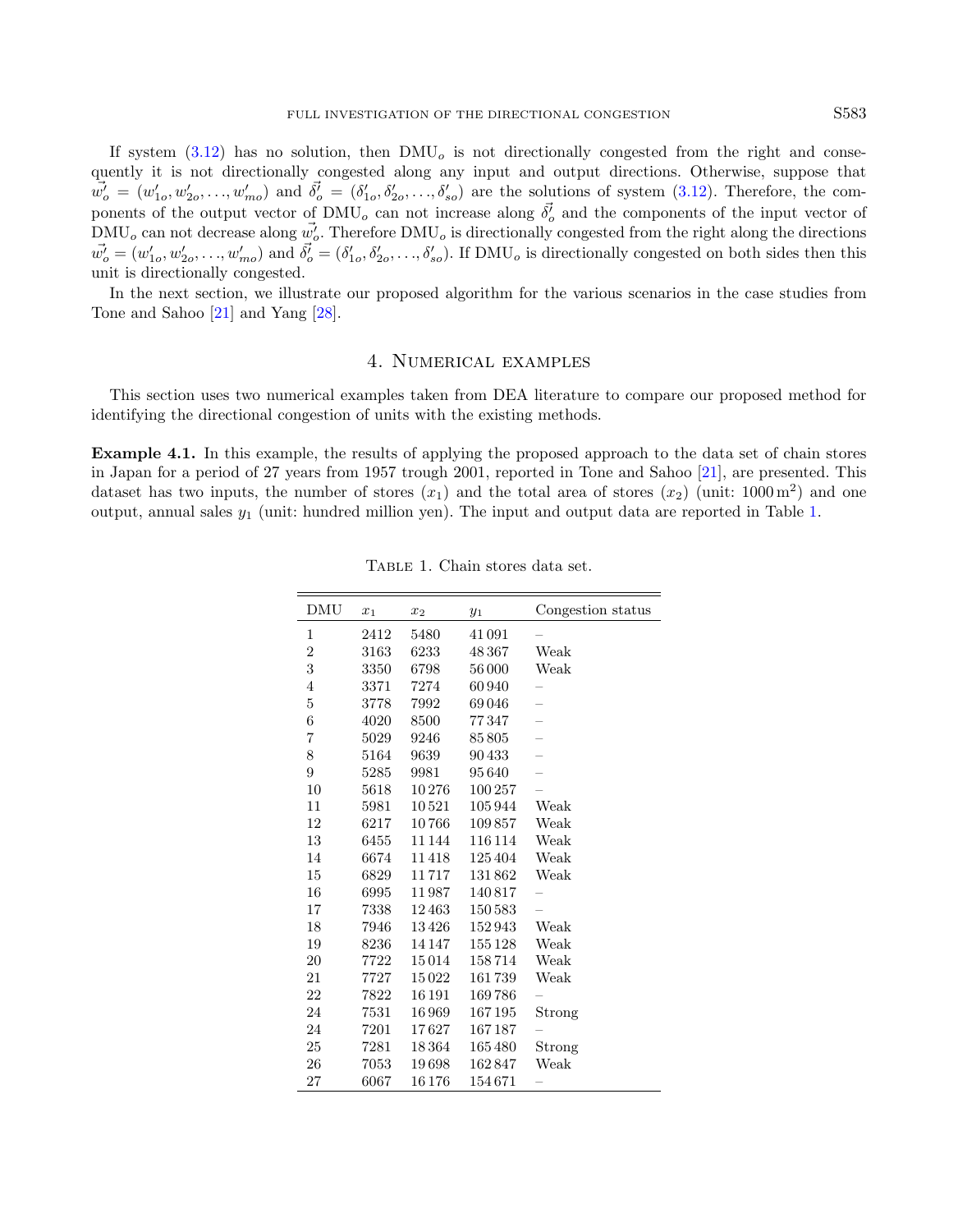| <b>DMU</b>       | $\theta_o^*$ | $\vec{\delta_o}$         | LHC      | $\theta_o^{'*}$ | $\vec{\delta_o'}$        | RHC      |
|------------------|--------------|--------------------------|----------|-----------------|--------------------------|----------|
| 1                | 0.000        |                          | $\rm No$ | 0.000           |                          | $\rm No$ |
| $\boldsymbol{2}$ | 0.000        |                          | No       | 0.000           |                          | No       |
| 3                | 0.088        |                          | $\rm No$ | 0.000           | $\overline{\phantom{0}}$ | No       |
| $\overline{4}$   | 0.204        |                          | No       | 0.574           |                          | No       |
| $\bf 5$          | 0.217        |                          | No       | 0.788           |                          | No       |
| $\,6$            | 0.240        |                          | No       | 0.845           |                          | No       |
| 7                | 0.061        | —                        | No       | 1.474           | $\overline{\phantom{0}}$ | No       |
| 8                | 0.101        |                          | No       | 1.352           |                          | No       |
| 9                | 0.132        | -                        | No       | 1.251           | —                        | No       |
| 10               | 0.089        | -                        | $\rm No$ | 1.073           | $\overline{\phantom{0}}$ | No       |
| 11               | 0.027        | $\overline{\phantom{0}}$ | No       | 0.905           | $\overline{\phantom{0}}$ | $\rm No$ |
| 12               | 0.005        |                          | No       | 0.795           |                          | No       |
| 13               | 0.010        |                          | $\rm No$ | 0.678           |                          | $\rm No$ |
| 14               | 0.000        |                          | No       | 0.584           | $\overline{\phantom{0}}$ | No       |
| 15               | 0.011        |                          | $\rm No$ | 0.512           |                          | $\rm No$ |
| 16               | 0.013        | -                        | No       | 0.442           | -                        | No       |
| $17\,$           | 0.000        |                          | $\rm No$ | 0.312           |                          | $\rm No$ |
| 18               | 0.000        |                          | No       | 0.102           |                          | $\rm No$ |
| 19               | 0.000        |                          | $\rm No$ | 0.000           |                          | No       |
| 20               | 0.284        |                          | $\rm No$ | 0.076           | 1.000                    | Yes      |
| 21               | 0.284        |                          | No       | 0.075           | 1.000                    | Yes      |
| 22               | 0.388        |                          | No       | 0.000           |                          | $\rm No$ |
| 23               | 0.502        | 1.000                    | Yes      | 0.025           | 1.000                    | Yes      |
| 24               | 0.594        |                          | $\rm No$ | 0.063           | 1.000                    | Yes      |
| 25               | 0.628        | 1.000                    | Yes      | 0.013           | 1.000                    | Yes      |
| 26               | 0.724        |                          | No       | 0.000           |                          | $\rm No$ |
| 27               | 0.655        |                          | No       | 0.087           | 1.000                    | Yes      |

<span id="page-13-0"></span>TABLE 2. The directional congestion of units along  $\vec{w_1} = (0.3, 0.7)$ .

The last column of Table [1](#page-12-1) shows the strongly and weakly congested units obtained by applying TS method. We use model [\(2.4\)](#page-3-0) and equation [\(2.5\)](#page-3-1) to determine the strongly efficient units with respect to  $p_{\text{convex}}$  and the projection point of each DMU on the strongly efficient frontier of  $p_{\text{convex}}$ , respectively, then we use the projection point of the unit to determine the directional congestion of it in our proposed methods.

In the first scenario of our proposed methods, we determine the directional congestion of units along two input direction vectors  $\vec{w_1} = (0.3, 0.7)$  and  $\vec{w_2} = (0.9, 0.1)$  by applying Algorithms I and II, respectively. The results are summarized in Tables [2](#page-13-0) and [3.](#page-14-0)

Table [2](#page-13-0) reports the results of applying Algorithm I for the data set of chain stores.

Step 1. We solve model [\(3.1\)](#page-5-1) to determine the maximum possible decrease in the components of the input vector of units along the input direction vector  $\vec{w_1} = (0.3, 0.7)$ . The second column of Table [2](#page-13-0) shows the optimal value of this model. If  $\theta_o^* = 0$  then DMU<sub>o</sub> is not directionally congested from the left along the input direction vector  $\vec{w_1} = (0.3, 0.7)$ . Otherwise, we go to Step 2.

**Step 2.** We solve system [\(3.2\)](#page-6-0) to obtain the output direction vector  $\vec{\delta}_o = (\delta_{1o}, \ldots, \delta_{so})$  along which the left-hand congestion occurs. The third column of Table [2](#page-13-0) shows the output direction vectors for all units obtained by system  $(3.2)$ . If system  $(3.2)$  has no solution for DMU<sub>o</sub> then this unit is not directionally congested from the left along  $\vec{w_1} = (0.3, 0.7)$ . The fourth column of Table [2](#page-13-0) shows the status of the left-hand directional congestion of units (LHC).

Step 3. We solve model [\(3.3\)](#page-6-1) to determine the maximum possible increase in the components of the input vector of DMU<sub>o</sub> along the input direction vector  $\vec{w_1} = (0.3, 0.7)$ . The fifth column of Table [2](#page-13-0) shows the optimal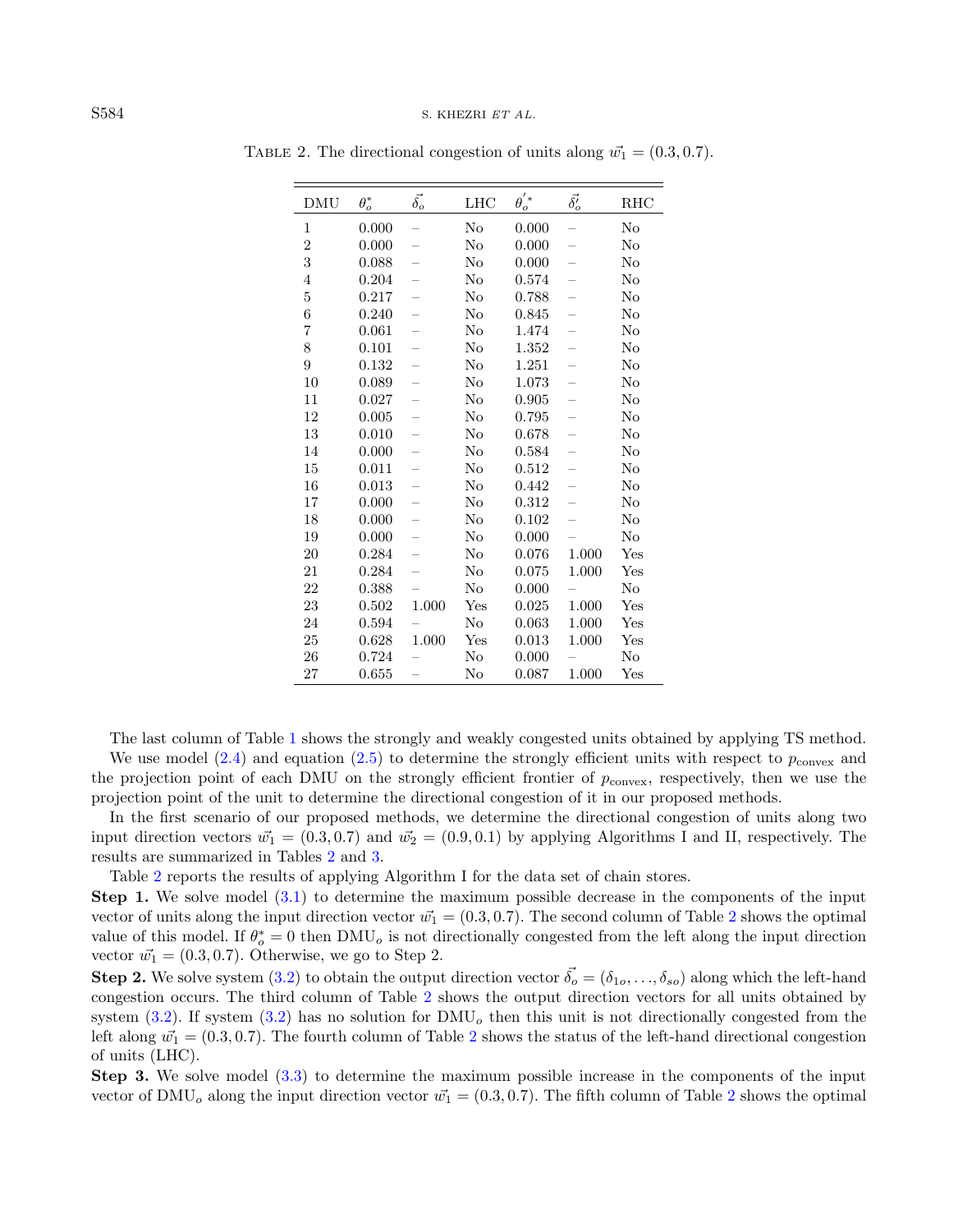| DMU            | $\theta_o^*$ | $\vec{\delta_o}$         | LHC      | $\theta_o^{'*}$ | $\vec{\delta_o'}$ | RHC      |
|----------------|--------------|--------------------------|----------|-----------------|-------------------|----------|
| 1              | 0.000        |                          | No       | 0.000           |                   | No       |
| $\overline{2}$ | 0.191        |                          | No       | 0.000           |                   | $\rm No$ |
| 3              | 0.182        |                          | $\rm No$ | 0.000           |                   | No       |
| $\overline{4}$ | 0.134        |                          | No       | 0.196           | 1.000             | Yes      |
| $\overline{5}$ | 0.174        | $\overline{\phantom{0}}$ | No       | 0.202           | 1.000             | Yes      |
| 6              | 0.186        | $\overline{\phantom{0}}$ | No       | 0.223           | 1.000             | Yes      |
| 7              | 0.329        | $\overline{\phantom{0}}$ | $\rm No$ | 0.045           | 1.000             | Yes      |
| 8              | 0.322        | -                        | $\rm No$ | 0.076           | 1.000             | Yes      |
| 9              | 0.317        | $\equiv$                 | $\rm No$ | 0.102           | 1.000             | Yes      |
| 10             | 0.348        | -                        | No       | 0.065           | 1.000             | Yes      |
| 11             | 0.382        |                          | $\rm No$ | 0.018           | 1.000             | Yes      |
| 12             | 0.397        | -                        | No       | 0.003           | 1.000             | Yes      |
| 13             | 0.403        | -                        | No       | 0.007           | 1.000             | Yes      |
| 14             | 0.413        | $\overline{\phantom{0}}$ | No       | 0.000           |                   | No       |
| 15             | 0.413        |                          | $\rm No$ | 0.007           | 1.000             | Yes      |
| 16             | 0.417        | $\overline{\phantom{0}}$ | No       | 0.007           | 1.000             | Yes      |
| 17             | 0.427        | $\overline{\phantom{0}}$ | $\rm No$ | 0.000           |                   | $\rm No$ |
| 18             | 0.438        | $\equiv$                 | No       | 0.000           | $\equiv$          | No       |
| 19             | 0.431        | $\overline{\phantom{0}}$ | $\rm No$ | 0.000           |                   | No       |
| 20             | 0.340        |                          | No       | 0.047           | 1.000             | Yes      |
| 21             | 0.340        | $\overline{\phantom{0}}$ | No       | 0.046           | 1.000             | Yes      |
| 22             | 0.294        |                          | No       | 0.000           |                   | No       |
| 23             | 0.220        | $\overline{\phantom{0}}$ | No       | 0.017           | 1.000             | Yes      |
| 24             | 0.140        |                          | No       | 0.045           | 1.000             | Yes      |
| 25             | 0.111        | 1.000                    | Yes      | 0.009           | 1.000             | Yes      |
| 26             | 0.000        |                          | No       | 0.000           |                   | $\rm No$ |
| 27             | 0.033        |                          | No       | 0.302           | 1.000             | Yes      |

<span id="page-14-0"></span>TABLE 3. The directional congestion of units along  $\vec{w_2} = (0.9, 0.1)$ .

value of this model. If  $\theta'_{o}^* = 0$  then  $\text{DMU}_o$  is not directionally congested from the right along the input direction vector  $\vec{w_1} = (0.3, 0.7)$ . Otherwise, we go to Step 4.

**Step 4.** We solve system [\(3.4\)](#page-7-1) to obtain the output direction vector  $\vec{\delta}_o^j = (\delta'_{1o}, \ldots, \delta'_{so})$  along which the right-hand congestion occurs. Column 6 of Table [2](#page-13-0) shows the output direction vectors for all units obtained by system  $(3.4)$ . If system  $(3.4)$  has no solution for DMU<sub>o</sub> then this unit is not directionally congested from the right along  $\vec{w_1} = (0.3, 0.7)$ . Column 7 shows the status of the right-hand directional congestion of units (RHC).

Now, we determine the directional congested units along  $\vec{w_2} = (0.9, 0.1)$  by applying Algorithm II. The results are summarized in Table [3.](#page-14-0) The second column of Table [3](#page-14-0) reports the optimal value of model [\(3.1\)](#page-5-1) with  $\vec{w_2} = (0.9, 0.1)$ . The third column shows the output direction vectors  $\vec{\delta_0} = (\delta_{1o}, \ldots, \delta_{so})$  obtained by solving model [\(3.6\)](#page-8-0). Column 4 shows the status of the left-hand directional congestion of units along  $\vec{w_2} = (0.9, 0.1)$ . The fifth column reports the optimal value of model [\(3.3\)](#page-6-1) with  $\vec{w_2} = (0.9, 0.1)$ . Columns 6 shows the output direction vectors  $\vec{\delta}_o = (\delta'_{1o}, \ldots, \delta'_{so})$  obtained by solving model [\(3.9\)](#page-9-1). Finally, column 7 shows the status of the right-hand directional congestion of units along  $\vec{w_2} = (0.9, 0.1)$ .

As we saw in Table [1,](#page-12-1) DMU<sup>23</sup> and DMU<sup>25</sup> are strongly congested by TS method. Also, in our proposed method, we obtain the output direction vector  $\delta_o > 0$ , reported in Tables [2](#page-13-0) and [3,](#page-14-0) for  $o \in \{23,25\}$ , so, according to Theorem [3.4,](#page-10-0) DMU23 and  $\text{DMU}_{25}$  are strongly congested units by our proposed methods. This shows the relationship between our proposed methods in the first scenario and the conventional methods for recognizing the congestion in the literature.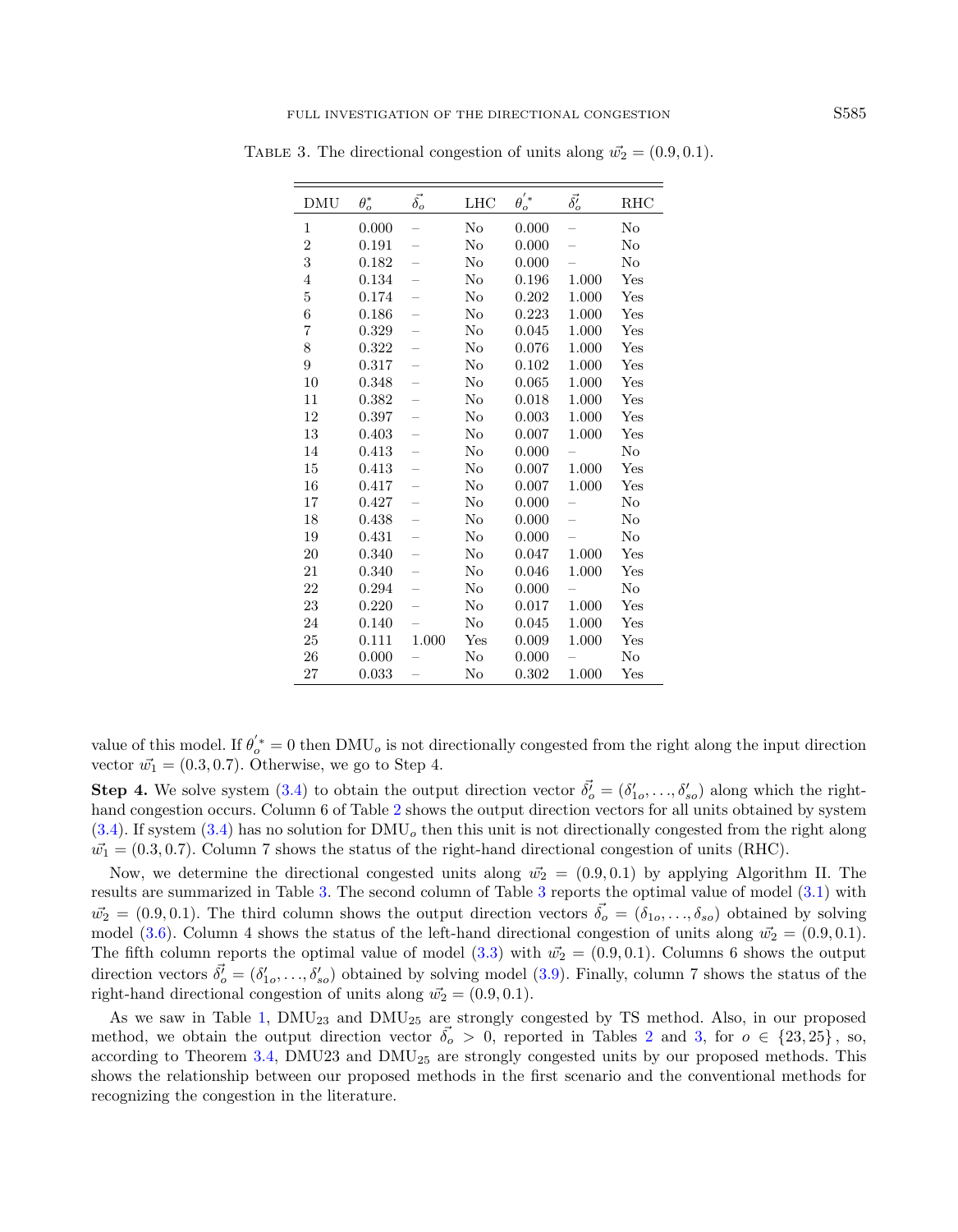| <b>DMU</b>     | $\vec{w_o}$ | $\vec{\delta_o}$ | LHC      | $\vec{w_o'}$ | $\vec{\delta_o'}$ | RHC      |
|----------------|-------------|------------------|----------|--------------|-------------------|----------|
| 1              |             |                  | No       |              |                   | $\rm No$ |
| $\overline{2}$ | (1.0, 0.0)  | (1.0)            | Yes      |              |                   | No       |
| 3              | (1.0, 0.0)  | (1.0)            | Yes      |              | (1.0)             | $\rm No$ |
| $\overline{4}$ |             |                  | $\rm No$ | (1.0, 0.0)   | (1.0)             | Yes      |
| $\overline{5}$ |             |                  | No       | (0.0, 1.0)   | (1.0)             | Yes      |
| 6              |             |                  | $\rm No$ | (0.0, 1.0)   | (1.0)             | Yes      |
| $\overline{7}$ |             |                  | No       | (0.0, 1.0)   | (1.0)             | Yes      |
| 8              |             |                  | No       | (1.0, 0.0)   | (1.0)             | Yes      |
| 9              |             |                  | No       | (1.0, 0.0)   | (1.0)             | Yes      |
| 10             |             |                  | $\rm No$ | (1.0, 0.0)   | (1.0)             | Yes      |
| 11             | (1.0, 0.0)  | (1.0)            | Yes      | (0.0, 1.0)   | (1.0)             | Yes      |
| 12             | (1.0, 0.0)  | (1.0)            | Yes      | (0.0, 1.0)   | (1.0)             | Yes      |
| 13             | (1.0, 0.0)  | (1.0)            | Yes      | (0.0, 1.0)   | (1.0)             | Yes      |
| 14             | (1.0, 0.0)  | (1.0)            | Yes      | (0.0, 1.0)   | (1.0)             | Yes      |
| 15             | (1.0, 0.0)  | (1.0)            | Yes      | (0.0, 1.0)   | (1.0)             | Yes      |
| 16             |             |                  | $\rm No$ | (0.0, 1.0)   | (1.0)             | Yes      |
| 17             |             |                  | $\rm No$ | (0.0, 1.0)   | (1.0)             | Yes      |
| 18             | (1.0, 0.0)  | (1.0)            | Yes      | (0.0, 1.0)   | (1.0)             | Yes      |
| 19             | (1.0, 0.0)  | (1.0)            | Yes      |              |                   | $\rm No$ |
| 20             | (1.0, 0.0)  | (1.0)            | Yes      | (0.0, 1.0)   | (1.0)             | Yes      |
| 21             | (1.0, 0.0)  | (1.0)            | Yes      | (0.0, 1.0)   | (1.0)             | Yes      |
| 22             |             |                  | No       |              |                   | $\rm No$ |
| 23             | (0.2, 0.8)  | (1.0)            | Yes      | (0.0, 1.0)   | (1.0)             | Yes      |
| 24             |             |                  | $\rm No$ | (0.0, 1.0)   | (1.0)             | Yes      |
| 25             | (0.0, 1.0)  | (1.0)            | Yes      | (0.0, 1.0)   | (1.0)             | Yes      |
| 26             | (0.0, 1.0)  | (1.0)            | Yes      |              |                   | $\rm No$ |
| 27             |             |                  | No       | (0.0, 1.0)   | (1.0)             | Yes      |

<span id="page-15-0"></span>TABLE 4. The directional congestion of units in the second scenario.

In the second scenario of our proposed method, none of the input and output directions are available. We apply Algorithm III to recognize the directional congestion of the data set of chain stores. The results are summarized in Table [4.](#page-15-0)

**Step 1.** We solve system [\(3.11\)](#page-11-0) and obtain the input direction vector  $\vec{w}_o$  and the output direction vector  $\vec{\delta}_o$ , reported in columns 2 and 3 of Table [4,](#page-15-0) respectively. Column 4 shows the status of the left-hand directional congestion of units. As we saw in Table [1,](#page-12-1) the units  $2, 3, 11, 12, 13, 14, 15, 18, 19, 20, 21, 26$  are weakly congested and the units 23 and 25 are stronly congested by TS method. On the other hand, in our proposed method for the second scenario, we obtain the input direction vector  $\vec{w}_o \geq 0$  and the output direction vector  $\vec{\delta}_o \geq 0$  for all  $o \in \{2, 3, 11, 12, 13, 14, 15, 18, 19, 20, 21, 26\}$ , so, according to Theorem [3.3,](#page-10-1) the units 2, 3, 11, 12, 13, 14, 15, 18, 19, 20, 21, 26 are weakly congested by our proposed method. Also, we obtain the input direction vector  $\vec{w}_o > 0$ and the output direction vector  $\vec{\delta_o} > 0$  for  $o \in \{23, 25\}$ , so, according to Theorem [3.4,](#page-10-0) DMU<sub>23</sub> and DMU<sub>25</sub> are strongly congested units by our proposed method. This shows the relationship between our proposed method and the conventional methods for recognizing the congestion in the literature.

**Step 2.** We solve system [\(3.12\)](#page-11-1) and obtain the input direction vector  $\vec{w}'_o$  and the output direction vector  $\vec{\delta}'_o$ . reported in the fifth column of Table [4.](#page-15-0) Column 6 shows the status of the right-hand directional congestion of DMUs.

<span id="page-15-1"></span>Example 4.2. In this example, the results of applying the proposed approach to the data set of basic research institutes in the Chinese Academy of Science (CAS) in 2010, reported in Yang [\[28\]](#page-20-8), are presented. This dataset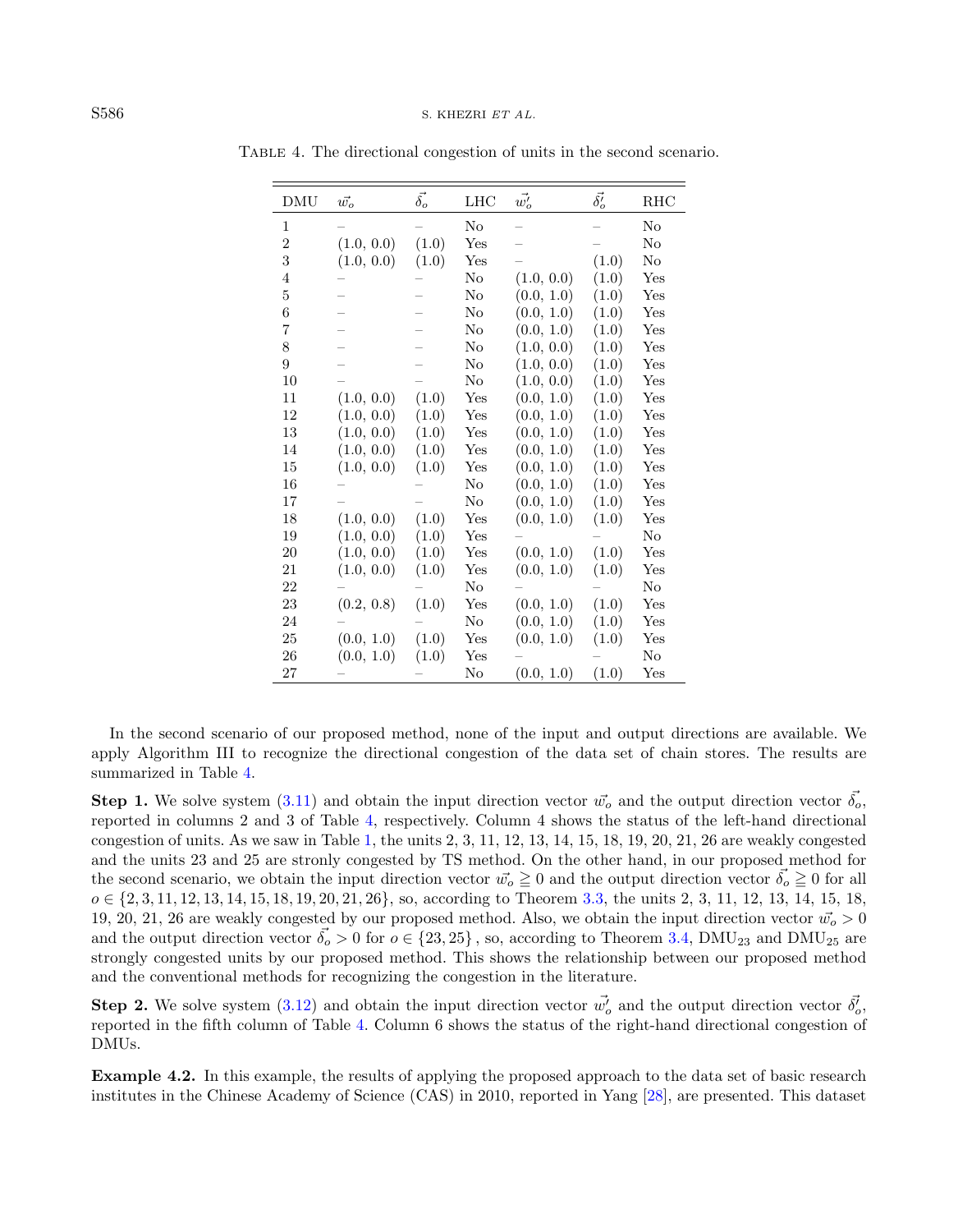| <b>DMU</b>     | $x_1$ | $x_2$   | $y_1$ | $y_2$ | yз  | У4       | Congestion status |
|----------------|-------|---------|-------|-------|-----|----------|-------------------|
| $\mathbf{1}$   | 252   | 117.945 | 436   | 133   | 184 | 31.558   | No                |
| $\overline{2}$ | 37    | 29.431  | 243   | 127   | 43  | 15.3041  | No                |
| 3              | 240   | 101.425 | 164   | 70    | 89  | 33.8365  | Weak              |
| $\overline{4}$ | 356   | 368.483 | 810   | 276   | 247 | 183.8434 | No                |
| 5              | 310   | 195.862 | 200   | 55    | 111 | 12.9342  | No                |
| 6              | 201   | 188.829 | 104   | 49    | 33  | 60.7366  | No                |
| 7              | 157   | 131.301 | 113   | 49    | 45  | 72.5368  | No                |
| 8              | 236   | 77.439  | 8     | 1     | 44  | 23.7015  | Weak              |
| 9              | 805   | 396.905 | 371   | 118   | 89  | 216.9885 | Strong            |
| 10             | 886   | 411.539 | 607   | 216   | 168 | 88.5561  | Strong            |
| 11             | 623   | 221.428 | 314   | 49    | 89  | 45.3597  | Strong            |
| 12             | 560   | 264.341 | 261   | 79    | 131 | 41.1156  | Strong            |
| 13             | 1344  | 900.509 | 627   | 168   | 346 | 645.4150 | No                |
| 14             | 508   | 344.312 | 971   | 518   | 335 | 205.4528 | No                |
| 15             | 380   | 161.331 | 395   | 180   | 117 | 90.0373  | Weak              |
| 16             | 132   | 83.972  | 229   | 138   | 62  | 32.6111  | Weak              |

<span id="page-16-0"></span>TABLE 5. The data of units in Example [4.2.](#page-15-1)

has 16 units with two inputs, the full-time equivalent of full-time research staff  $(x_1)$  and the amount of total income of each institute  $(x_2)$  to produce four outputs, the number of international papers indexed by Web of Science from Thompson Reuters  $(y_1)$ , the number of highly-quality papers published in top research journals  $(y_2)$ , the number of graduate student enrollment in 2009  $(y_3)$  and the amount of external research funding from research contracts  $(y_4)$ . The input and output data are reported in Table [5.](#page-16-0)

We use model [\(2.4\)](#page-3-0) and equation [\(2.5\)](#page-3-1) to determine the strongly efficient units with respect to  $p_{\text{convex}}$  and the projection point of each DMU on the strongly efficient frontier of  $p_{\text{convex}}$ , respectively, then we use the projection point of  $\text{DMU}_o$  to determine the directional congestion of it in our proposed methods.

In the first scenario of our proposed methods, we determine the directional congestion of units along two input direction vectors  $\vec{w_1} = (1.7, 0.3)$  and  $\vec{w_2} = (1.1, 0.9)$  by applying Algorithms I and II, respectively. The results are summarized in Tables [6](#page-17-0) and [7,](#page-17-1) respectively.

Table [6](#page-17-0) reports the results of applying Algorithm I for the data set of 16 basic research institutes in CAS. The second column of Table [6](#page-17-0) reports the optimal value of model [\(3.1\)](#page-5-1) with  $\vec{w_1} = (1.7, 0.3)$ . The third column shows the output direction vectors  $\vec{\delta}_o = (\delta_{1o}, \ldots, \delta_{so})$  obtained by solving system [\(3.2\)](#page-6-0). Column 4 shows the status of the left-hand directional congestion of units along  $\vec{w_1} = (1.7, 0.3)$ . The fifth column reports the optimal value of model [\(3.3\)](#page-6-1) with  $\vec{w_1} = (1.7, 0.3)$ . Column 6 shows the output direction vectors  $\vec{\delta'}_o = (\delta'_{1o}, \ldots, \delta'_{so})$  obtained by solving system [\(3.4\)](#page-7-1). Finally, column 7 shows the status of the right-hand directional congestion of units along  $\vec{w_1} = (1.7, 0.3)$ . As we saw in Table [6,](#page-17-0) the units 8, 9, 10, 11, 12 are strongly congested and the units 3, 15, 16 are weakly congested by TS method. In our proposed method, we obtain the output direction vector  $\delta_o > 0$  for all  $o \in \{8, 9, 10, 11, 12\}$ , so, according to Theorem [3.4,](#page-10-0) the units 8, 9, 10, 11, 12 are strongly congested by our proposed method. On the other hand, we obtain the output direction vector  $\delta_0 \geq 0$  for all  $o \in \{3, 15, 16\}$ , so, according to Theorem [3.3,](#page-10-1) the units 3, 15, 16 are weakly congested by our proposed method. This shows the relationship between our proposed method and the conventional methods for recognizing the congestion in the literature.

Now, we determine the directional congested units along  $\vec{w_2} = (1.1, 0.9)$  by applying Algorithm II. The results are summarized in Table [7.](#page-17-1) The second column of Table [7](#page-17-1) reports the optimal value of model [\(3.1\)](#page-5-1) with  $\vec{w_2} = (1.1, 0.9)$ . The third column shows the output direction vectors  $\vec{\delta_o} = (\delta_{1o}, \ldots, \delta_{so})$  obtained by solving model [\(3.6\)](#page-8-0). Column 4 shows the status of the left-hand directional congestion of units along  $\vec{w_2} = (1.1, 0.9)$ . The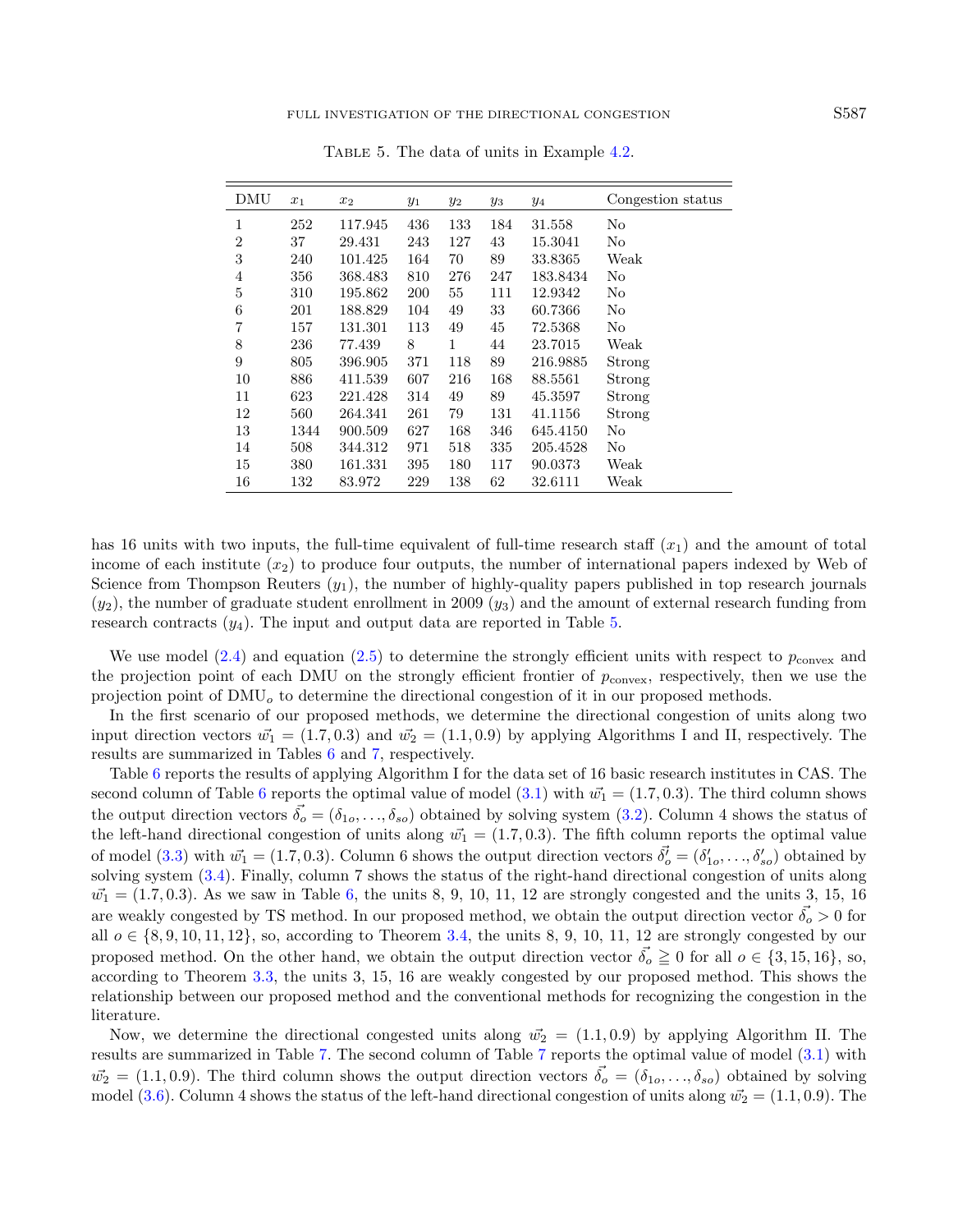<span id="page-17-1"></span>

| DMU | $\theta_o^*$ | $\vec{\delta_o}$     | LHC | $\theta_o^{'*}$ | $\vec{\delta_o}$     | RHC          |
|-----|--------------|----------------------|-----|-----------------|----------------------|--------------|
| 1   | 0.333        |                      | No  | 0.279           | (0.4, 0.2, 0.4, 0.0) | Yes          |
| 2   | 0.000        |                      | No  | 0.000           |                      | No           |
| 3   | 0.357        | (0.3, 0.6, 0.0, 0.1) | Yes | 0.185           | (0.1, 0.1, 0.5, 0.3) | Yes          |
| 4   | 0.000        |                      | No  | 0.976           | (0.4, 0.4, 0.2, 0.0) | Yes          |
| 5   | 0.247        |                      | No  | 0.623           | (0.3, 0.3, 0.3, 0.1) | Yes          |
| 6   | 0.049        |                      | No  | 1.431           | (0.3, 0.3, 0.3, 0.1) | Yes          |
|     | 0.105        |                      | No  | 1.390           | (0.3, 0.3, 0.2, 0.2) | Yes          |
| 8   | 0.406        | (0.1, 0.7, 0.1, 0.1) | Yes | 0.000           |                      | No           |
| 9   | 0.337        | (0.2, 0.3, 0.4, 0.1) | Yes | 0.051           | (0.0, 0.8, 0.0, 0.2) | Yes          |
| 10  | 0.352        | (0.1, 0.3, 0.2, 0.4) | Yes | 0.000           |                      | No           |
| 11  | 0.407        | (0.1, 0.6, 0.1, 0.2) | Yes | 0.000           |                      | No           |
| 12  | 0.344        | (0.2, 0.2, 0.4, 0.2) | Yes | 0.145           | (0.3, 0.3, 0.1, 0.3) | Yes          |
| 13  | 0.000        |                      | No  | 0.000           |                      | No           |
| 14  | 0.228        |                      | No  | 0.395           | (0.2, 0.3, 0.2, 0.3) | Yes          |
| 15  | 0.365        | (0.3, 0.5, 0.2, 0.0) | Yes | 0.158           | (0.2, 0.3, 0.2, 0.3) | Yes          |
| 16  | 0.218        |                      | No  | 0.776           | (0.2, 0.3, 0.3, 0.2) | $_{\rm Yes}$ |

<span id="page-17-0"></span>TABLE 6. The directional congestion of units along  $\vec{w_1} = (1.7, 0.3)$ .

TABLE 7. The directional congestion of units along  $\vec{w_2} = (1.1, 0.9)$ .

| DMU            | $\theta_o^*$ | $\vec{\delta_o}$     | <b>LHC</b> | $\theta_{o}^{'*}$ | $\vec{\delta_o'}$    | RHC |
|----------------|--------------|----------------------|------------|-------------------|----------------------|-----|
| 1              | 0.743        |                      | No         | 1.748             | (0.0, 0.2, 0.8, 0.0) | Yes |
| $\overline{2}$ | 0.000        |                      | No         | 30.906            | (0.4, 0.5, 0.1, 0.0) | Yes |
| 3              | 0.759        |                      | No         | 1.576             | (0.3, 0.3, 0.2, 0.2) | Yes |
| $\overline{4}$ | 0.000        |                      | No         | 0.000             |                      | No  |
| 5              | 0.665        |                      | No         | 2.126             | (0.3, 0.4, 0.3, 0.0) | Yes |
| 6              | 0.229        |                      | No         | 1.890             | (0.3, 0.3, 0.3, 0.1) | Yes |
| 7              | 0.393        |                      | No         | 5.165             | (0.3, 0.3, 0.3, 0.1) | Yes |
| 8              | 0.000        |                      | No         | 0.000             |                      | No  |
| 9              | 0.769        |                      | No         | 0.122             | (0.0, 0.0, 0.0, 1.0) | Yes |
| 10             | 0.782        | (0.1, 0.3, 0.2, 0.4) | Yes        | 0.000             |                      | No  |
| 11             | 0.814        | (0.3, 0.5, 0.1, 0.1) | Yes        | 0.000             |                      | No  |
| 12             | 0.77         |                      | No         | 0.427             | (0.3, 0.4, 0.2, 0.1) | Yes |
| 13             | 0.681        |                      | No         | 0.000             |                      | No  |
| 14             | 0.654        |                      | No         | 1.731             | (0.2, 0.4, 0.2, 0.2) | Yes |
| 15             | 0.778        |                      | No         | 0.736             | (0.3, 0.3, 0.1, 0.3) | Yes |
| 16             | 0.590        |                      | No         | 6.010             | (0.3, 0.3, 0.3, 0.1) | Yes |

fifth column reports the optimal value of model [\(3.3\)](#page-6-1) with  $\vec{w_2} = (1.1, 0.9)$ . Columns 6 shows the output direction vectors  $\vec{\delta}_o = (\delta'_{1o}, \ldots, \delta'_{so})$  obtained by solving model [\(3.9\)](#page-9-1). Finally, column 7 shows the status of the right-hand directional congestion of units along  $\vec{w_2} = (1.1, 0.9)$ . As we see in Table [7,](#page-17-1) we obtain the output direction vector  $\vec{\delta_o} > 0$  for  $o \in \{10, 11\}$ , so, according to Theorem [3.4,](#page-10-0) DMU<sub>10</sub> and DMU<sub>11</sub> are strongly congested units by our proposed method and TS method.

In the second scenario of our proposed method, none of the input and output directions are available. We apply algorithm III to recognize the directional congestion of the data set of 16 basic institutes in CAE. The results are summarized in Table [8.](#page-18-0)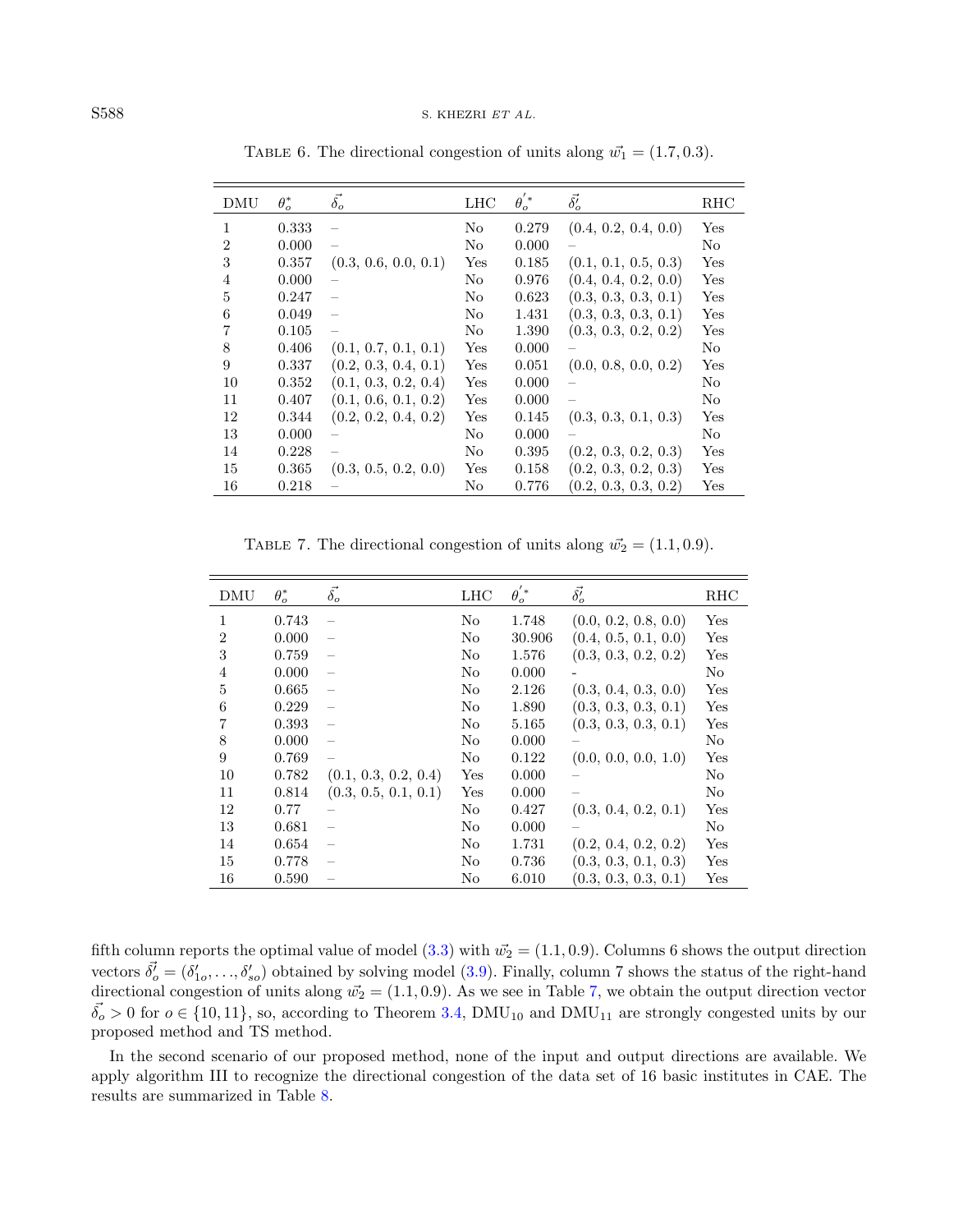| DMU            | $\vec{w}$  | $\vec{\delta_o}$     | <b>LHC</b> | $\vec{w_o'}$ | $\vec{\delta'_{o}}$  | RHC |
|----------------|------------|----------------------|------------|--------------|----------------------|-----|
| 1              |            |                      | No         | (0.4, 0.6)   | (1.0, 0.0, 0.0, 0.0) | Yes |
| $\overline{2}$ |            |                      | No         | (0.6, 0.4)   | (0.0, 1.0, 0.0, 0.0) | Yes |
| 3              | (0.5, 0.5) | (0.0, 0.3, 0.6, 0.1) | Yes        | (0.4, 0.6)   | (0.0, 0.0, 0.0, 1.0) | Yes |
| $\overline{4}$ |            |                      | No         | (0.7, 0.3)   | (0.4, 0.6, 0.0, 0.0) | Yes |
| 5              |            |                      | No         | (0.5, 0.5)   | (0.0, 1.0, 0.0, 0.0) | Yes |
| 6              |            |                      | No         | (0.6, 0.4)   | (0.0, 1.0, 0.0, 0.0) | Yes |
| 7              |            |                      | No         | (0.6, 0.4)   | (1.0, 0.0, 0.0, 0.0) | Yes |
| 8              | (0.6, 0.4) | (0.1, 0.5, 0.3, 0.1) | Yes        | (0.3, 0.7)   |                      | No  |
| 9              | (0.8, 0.2) | (0.2, 0.3, 0.4, 0.1) | Yes        | (0.5, 0.5)   | (0.0, 0.0, 1.0, 0.0) | Yes |
| 10             | (0.3, 0.7) | (0.1, 0.3, 0.2, 0.4) | Yes        | (0.3, 0.7)   | (0.0, 1.0, 0.0, 0.0) | Yes |
| 11             | (0.5, 0.5) | (0.1, 0.6, 0.1, 0.2) | Yes        | (0.3, 0.7)   |                      | No  |
| 12             | (0.3, 0.7) | (0.2, 0.4, 0.2, 0.2) | Yes        | (0.4, 0.6)   | (0.0, 1.0, 0.0, 0.0) | Yes |
| 13             |            |                      | No         |              |                      | No  |
| 14             |            |                      | No         | (0.5, 0.5)   | (0.3, 0.7, 0.0, 0.0) | Yes |
| 15             | (1.0, 0.0) | (0.3, 0.4, 0.2, 0.1) | Yes        | (0.4, 0.4)   | (0.0, 1.0, 0.0, 0.0) | Yes |
| 16             | (1.0, 0.0) | (0.3, 0.4, 0.2, 0.1) | Yes        | (0.4, 0.6)   | (0.0, 1.0, 0.0, 0.0) | Yes |

<span id="page-18-0"></span>Table 8. The directional congestion of 16 units in the second scenario.

In the first step, we solve system  $(3.11)$  and obtain the input direction vector  $\vec{w}_o$  and the output direction vector  $\vec{\delta}_{\rm o}$ , reported in the second and third columns of Table [8.](#page-18-0) Column 4 shows the status of the left-hand directional congestion of units. It should be noted that, we obtain the input direction vector  $\vec{w}_o > 0$  and the output direction vector  $\vec{\delta_0} > 0$  for all  $o \in \{8, 9, 10, 11, 12\}$ , so, according to Theorem [3.4,](#page-10-0) the units 8, 9, 10, 11 and 12 are strongly congested by our proposed method in the second scenario and TS method.

In the next step, we solve system  $(3.12)$  and obtain the input direction vector  $\vec{w}'_o$  and the output direction vector  $\vec{\delta}_o'$ , reported in columns 5 and 6. Column 7 shows the status of the right-hand directional congestion of DMUs. Therefore, the units 3, 9, 10, 12, 15 and 16 are directionally congested.

It should be noted that, Yang [\[28\]](#page-20-8) only considers the situation that both the input and output direction vectors are predetermined. In the other word, if a unit has no directional congestion along these certain directions, then we cannot obtain any information about the existence of the congestion of this unit. He set the output direction vector as  $\vec{\delta} = (1, 1, 1, 1)$  and determined the congestion of 16 basic institutes in CAE along different input direction vectors. For example, he recognized that  $DMU_1$  has no congestion along the input direction vector  $\vec{w_1} = (1.7, 0.3)$  and the output direction vector  $\vec{\delta}$ . Also, he showed that DMU<sub>15</sub> has no congestion along the input direction vector  $\vec{w_2} = (1.1, 0.9)$  and the output direction vector  $\vec{\delta}$ . Hence, no information about the existence of congestion of  $DMU_1$  and  $DMU_{15}$  can be obtained by his method. To tackle this issue, the first scenario of our proposed method considers the situation that only the input direction vector is available and then determines the output direction vector along which the congestion occurs.

As we see in Tables [6,](#page-17-0) our proposed method determines the output direction vector  $\vec{\delta}_1 = (0.4, 0.2, 0.4, 0.0)$ such that DMU<sub>1</sub> has the right-hand congestion along  $\vec{w_1} = (1.7, 0.3)$  $\vec{w_1} = (1.7, 0.3)$  $\vec{w_1} = (1.7, 0.3)$  and  $\vec{\delta_1}$ . Also, as we see in Tables 7, our proposed method determines the output direction vector  $\vec{\delta}_{15} = (0.3, 0.3, 0.1, 0.3)$  such that DMU<sub>15</sub> has the right-hand congestion along  $\vec{w_2} = (1.1, 0.9)$  and  $\vec{\delta_{15}}$ .

Yang [\[28\]](#page-20-8) showed that DMU<sub>1</sub> has no congestion along the output direction vector  $\vec{\delta} = (1, 1, 1, 1)$  and 9 different input direction vectors. But, we still cannot obtain any information about the congestion status of this unit. In the second scenario of our proposed methods, both the input and output directions are not specified and our proposed method determine the input and output direction vectors along which the congestion occurs. As we see in Table [8,](#page-18-0) our proposed method determines the input direction vector  $\vec{w_1} = (0.4, 0.6)$  and the output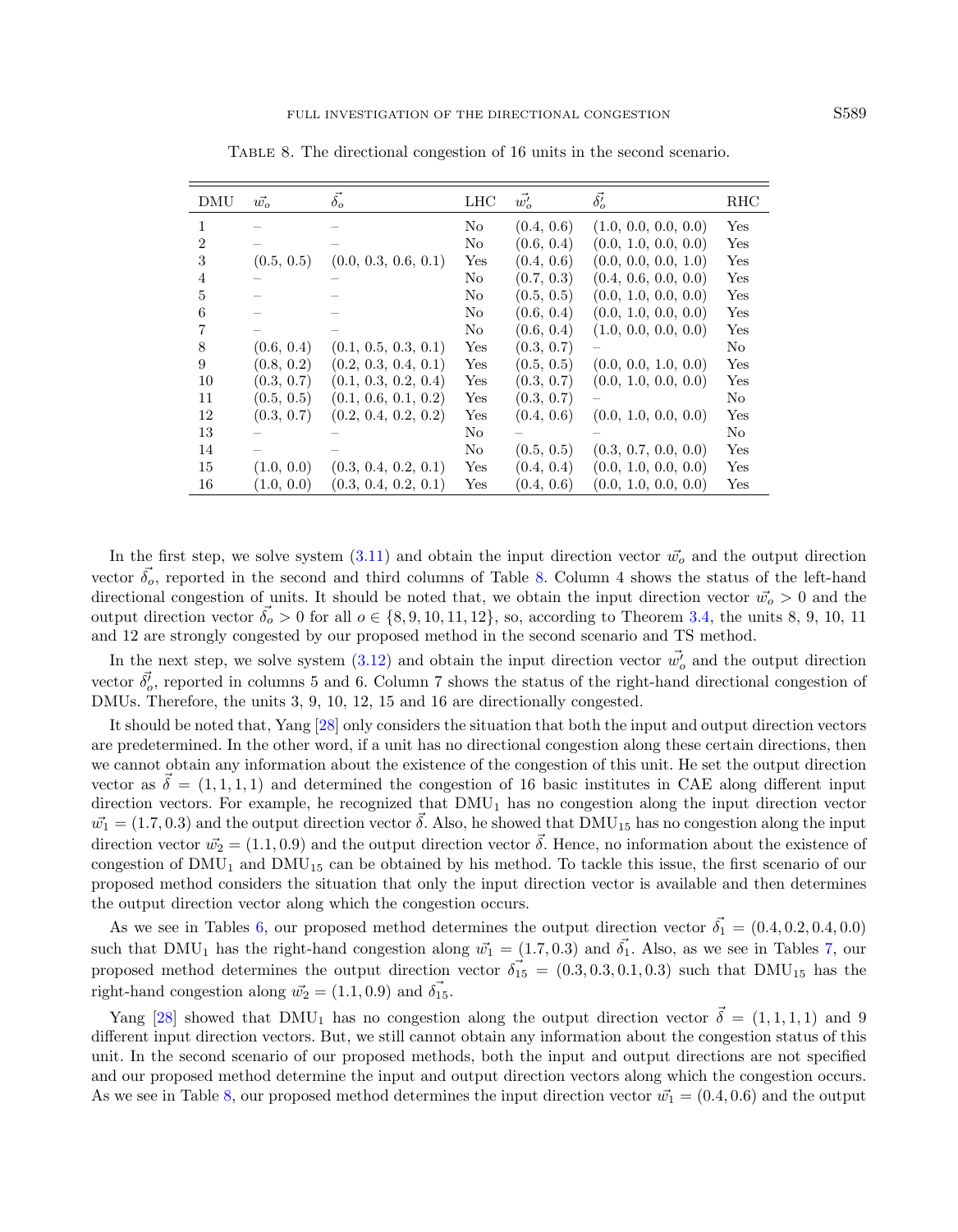### S590 S. KHEZRI ET AL.

direction vector  $\vec{\delta_1} = (1.0, 0.0, 0.0, 0.0)$  along which DMU<sub>1</sub> has the right-hand congestion. So, our proposed methods are more powerful than the method of Yang [\[28\]](#page-20-8).

## 5. Conclusion

<span id="page-19-17"></span><span id="page-19-15"></span><span id="page-19-14"></span><span id="page-19-4"></span>The concepts of strong and weak congestion are two basic terms in the congestion literature. The definitions of strong and weak congestion have main drawbacks, for example, we do not know whether the congestion will occur or not if the DM increases or decreases the inputs and outputs dis proportionally. In this regard, Yang [\[28\]](#page-20-8) introduced the concept of the directional congestion in DEA. He proposed methods to determine the directional congestion of units along the certain input and output directions. The main drawback of his methods is that if a unit has no congestion along the certain input and output directions, no information about the existence of the congestion along other directions can be obtained. This study considered the situation in which at least one input or output direction is not specified. Two different scenarios have been considered in this paper: (i) only the input direction vector is available. We presented two methods to recognize the directional congestion for this scenario. (ii) none of the input and output direction vectors are available. We proposed a system of inequalities to find the input and output direction vectors along which the congestion occurs in this scenario. This study addresses the relationship between our defined directional congestion and the classical definitions of strong and weak congestion. The validity of the proposed methods was demonstrated utilizing two numerical examples from literature.

### **REFERENCES**

- <span id="page-19-16"></span><span id="page-19-10"></span><span id="page-19-5"></span><span id="page-19-1"></span>[1] R.D. Banker, A. Charnes and W.W. Cooper, Some models for estimating technical and scale inefficiencies in data envelopment analysis. Manage. Sci. 30 (1984) 1078–1092.
- <span id="page-19-0"></span>[2] P. Brockett, W. Cooper, H. Deng, L. Golden and T. Ruefli, Using DEA to identify and manage congestion. J. Prod. Anal. 22 (2004) 207–226.
- <span id="page-19-3"></span><span id="page-19-2"></span>[3] W.W. Cooper, R.G. Thompson and R.M. Thrall, Introduction: extensions and new developments in DEA. Ann. Oper. Res. 66 (1996) 1–45.
- <span id="page-19-6"></span>[4] W.W. Cooper, L.M. Seiford and K. Tone, Data Envelopment Analysis: A comprehensive Text with Models, Applications, References and DEA-Solver Software. Kluwer Academic Publishers, Boston (2000).
- <span id="page-19-11"></span>[5] W.W. Cooper, H. Deng, B. Gu, S. Li and R.M. Thrall, Using DEA to improve the management of congestion in Chinese industries (1981–1997). Soc.-Econ. Plan. Sci. 35 (2001) 227–242.
- <span id="page-19-12"></span>[6] W.W. Cooper, B. Gu and S. Li, Comparisons and evaluations of alternative approaches to the treatment of congestion in DEA. Eur. J. Oper. Res. 132 (2001) 62–74.
- <span id="page-19-7"></span>[7] W.W. Cooper, L.M. Seiford and J. Zhu, Handbook on Data Envelopment Analysis. Kluwer Academic Publishers, MA, USA (2004).
- <span id="page-19-8"></span>[8] M. Ebrahimzade Adimi, M. Rostamy-Malkhalifeh, F.H. Lotfi and R. Mehrjoo, A new linear method to find the congestion hyperplane in DEA. *Math. Sci.* **13** (2019) 43-52.
- <span id="page-19-13"></span>[9] A. Emrouznejad and G.L. Yang, A survey and analysis of the first 40 years of scholarly literature in DEA: 1978–2016. Soc.-Econ. Plan. Sci. 61 (2018) 4–8.
- <span id="page-19-9"></span>[10] R. Färe and L. Svensson, Congestion of factors of production. Econometrica 48 (1980) 1745–1753.
- [11] R. Fare, S. Grosskopf and C.A.K. Lovell, The measurement of Efficiency of Production. Kluwer-Nijhoff Publishing, Boston, USA (1985).
- [12] A. Ghomashi and M. Abbasi, An approach to identify and evaluate congestion in data envelopment analysis. Int. J. Data Envelopment Anal. 5 (2017) 1327-1336.
- [13] G.R. Jahanshahloo and M. Khodabakhshi, Suitable combination of inputs for improving outputs in DEA with determining input congestion: considering textile industry of China. Appl. Math. Comput. 151 (2004) 263–273.
- [14] C. Kao, Congestion measurement and elimination under the framework of data envelopment analysis. Int. J. Prod. Econ. 123 (2010) 257–265.
- [15] H. Kheirollahi, P. Hessari, V. Charles and R. Chawshini, An input relaxation model for evaluating congestion in fuzzy DEA. Croatian Oper. Res. Rev. 8 (2017) 391–408.
- [16] M. Khoveyni and R. Eslami, Determining the strongly and weakly most congested firms in data envelopment analysis. International Association for Management of Technology (2017) 1–8.
- [17] M. Khoveyni, R. Eslami, M. Khodabakhshi, G.R. Jahanshahloo and F. Hosseinzadeh Lotfi, Recognizing strong and weak congestion slack based in data envelopment analysis. Comput. Ind. Eng. 64 (2013) 731–738.
- [18] M. Mehdiloozad, J. Zhu and B.K. Sahoo, Identification of congestion in data envelopment analysis under the occurrence of multiple projections: a reliable method capable of dealing with negative data. Eur. J. Oper. Res. 265 (2018) 644–654.